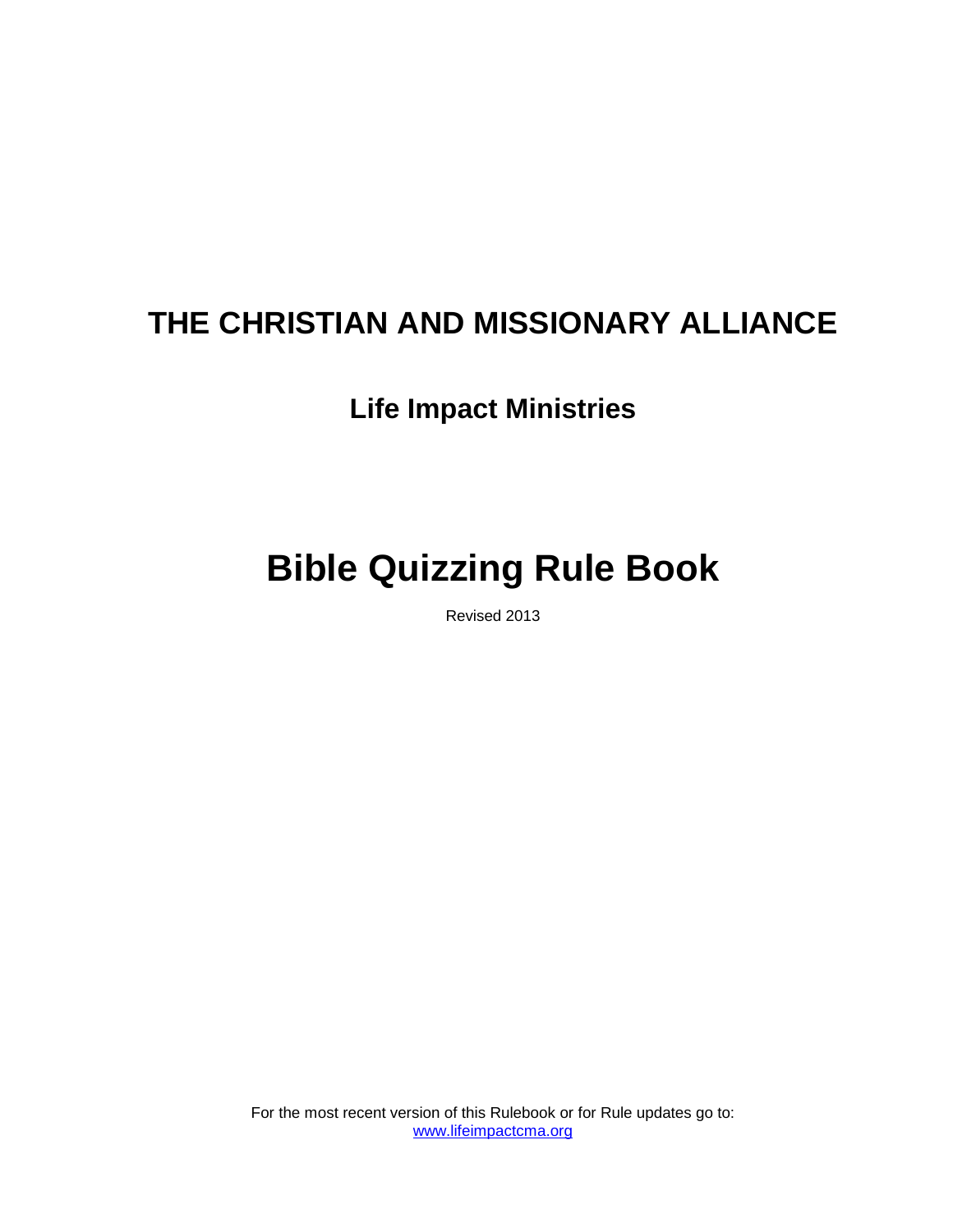# **TABLE OF CONTENTS**

| L.       |  |  |  |  |
|----------|--|--|--|--|
| Ⅱ.       |  |  |  |  |
| III.     |  |  |  |  |
| IV.      |  |  |  |  |
|          |  |  |  |  |
| L.       |  |  |  |  |
| Ш.       |  |  |  |  |
| III.     |  |  |  |  |
| IV.      |  |  |  |  |
| V.       |  |  |  |  |
|          |  |  |  |  |
| I.       |  |  |  |  |
| Ш.       |  |  |  |  |
| III.     |  |  |  |  |
| IV.      |  |  |  |  |
| V.       |  |  |  |  |
| VI.      |  |  |  |  |
| VII.     |  |  |  |  |
| VIII.    |  |  |  |  |
| IX.      |  |  |  |  |
| Х.       |  |  |  |  |
| XI.      |  |  |  |  |
|          |  |  |  |  |
|          |  |  |  |  |
| L.       |  |  |  |  |
| Ш.       |  |  |  |  |
|          |  |  |  |  |
| L.       |  |  |  |  |
| Ш.       |  |  |  |  |
| Scoring. |  |  |  |  |
| I.       |  |  |  |  |
| Π.       |  |  |  |  |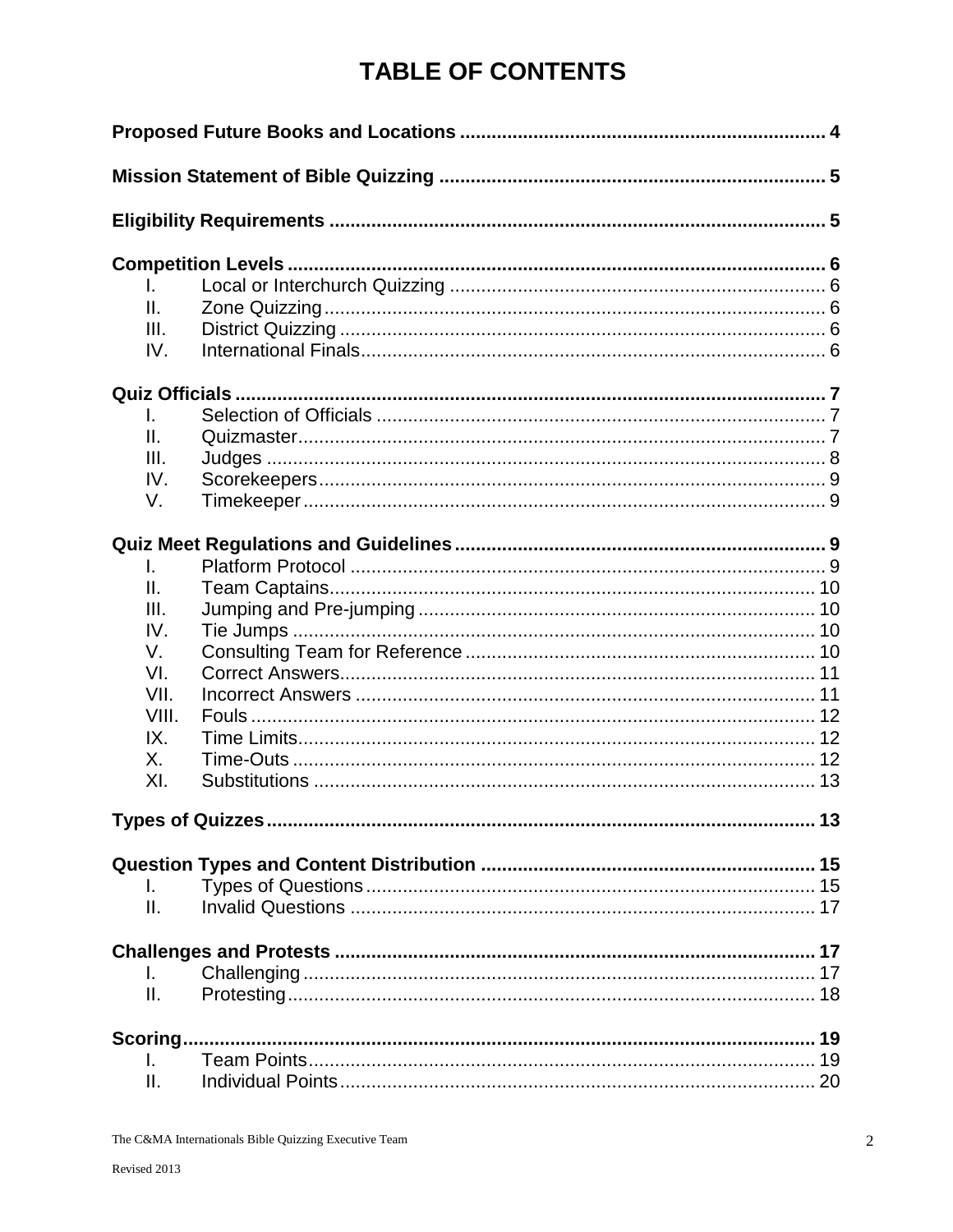| $\mathbf{L}$ |  |  |
|--------------|--|--|
| II.          |  |  |
| III.         |  |  |
| IV.          |  |  |
|              |  |  |
| $\mathbf{L}$ |  |  |
| II.          |  |  |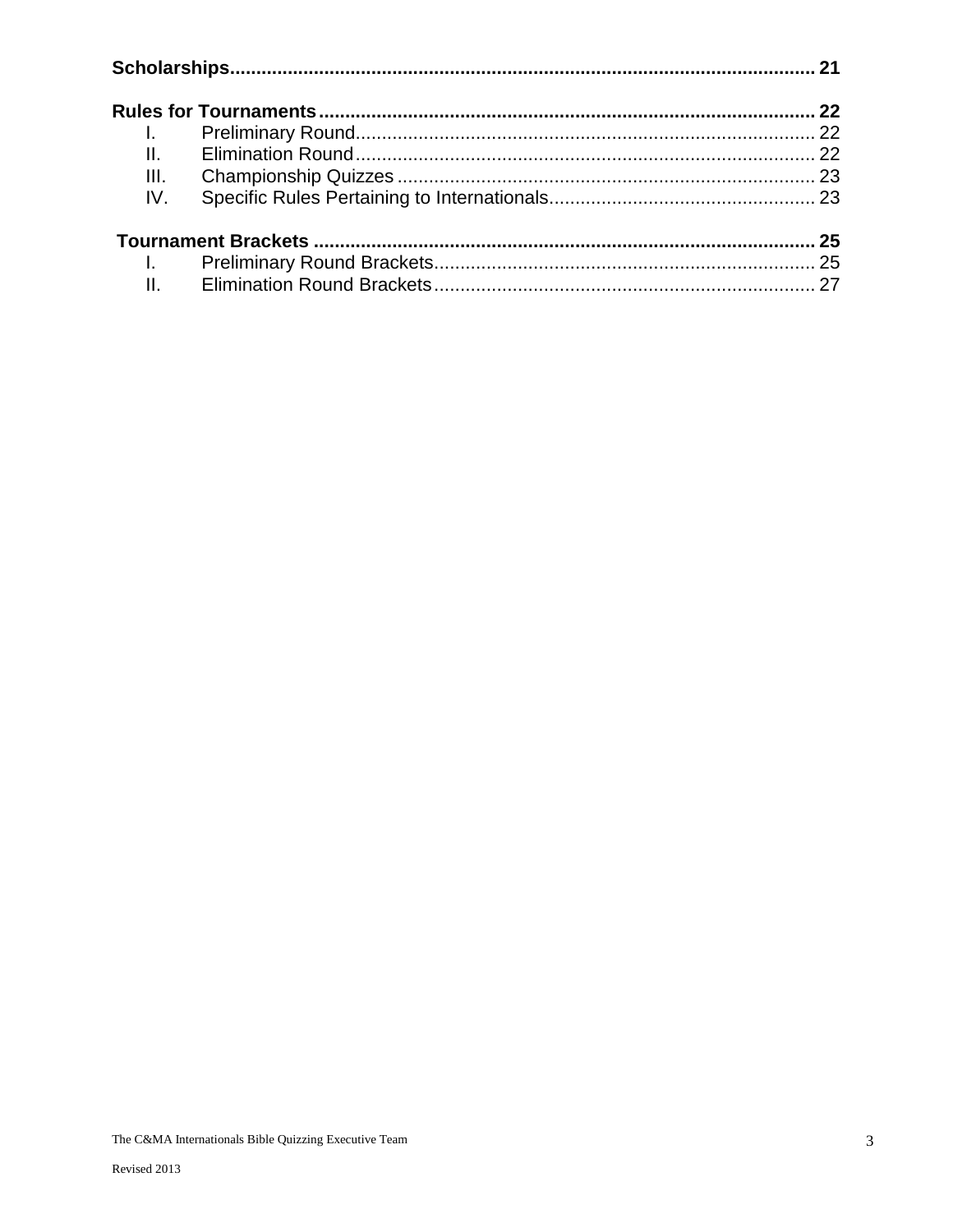# **PROPOSED FUTURE BOOKS**

| 2013-2014 | Romans & James                              |
|-----------|---------------------------------------------|
| 2014-2015 | Acts (chapters 1-20)                        |
| 2015-2016 | Galatians/Ephesians/Philippians/Colossians  |
| 2016-2017 | Luke (excluding 3:24-8,12,20)               |
| 2017-2018 | <b>First and Second Corinthians</b>         |
| 2018-2019 | <b>John</b>                                 |
|           |                                             |
| 2019-2020 | <b>Hebrews/First and Second Peter</b>       |
|           |                                             |
| 2020-2021 | Matthew (excluding chapters 13, 23, 24, 25) |
|           |                                             |

All material to be used for the quiz years 2013-2014 (Romans & James) and 2014-2015 (Acts) will be from the English Standard Version (ESV) 2011.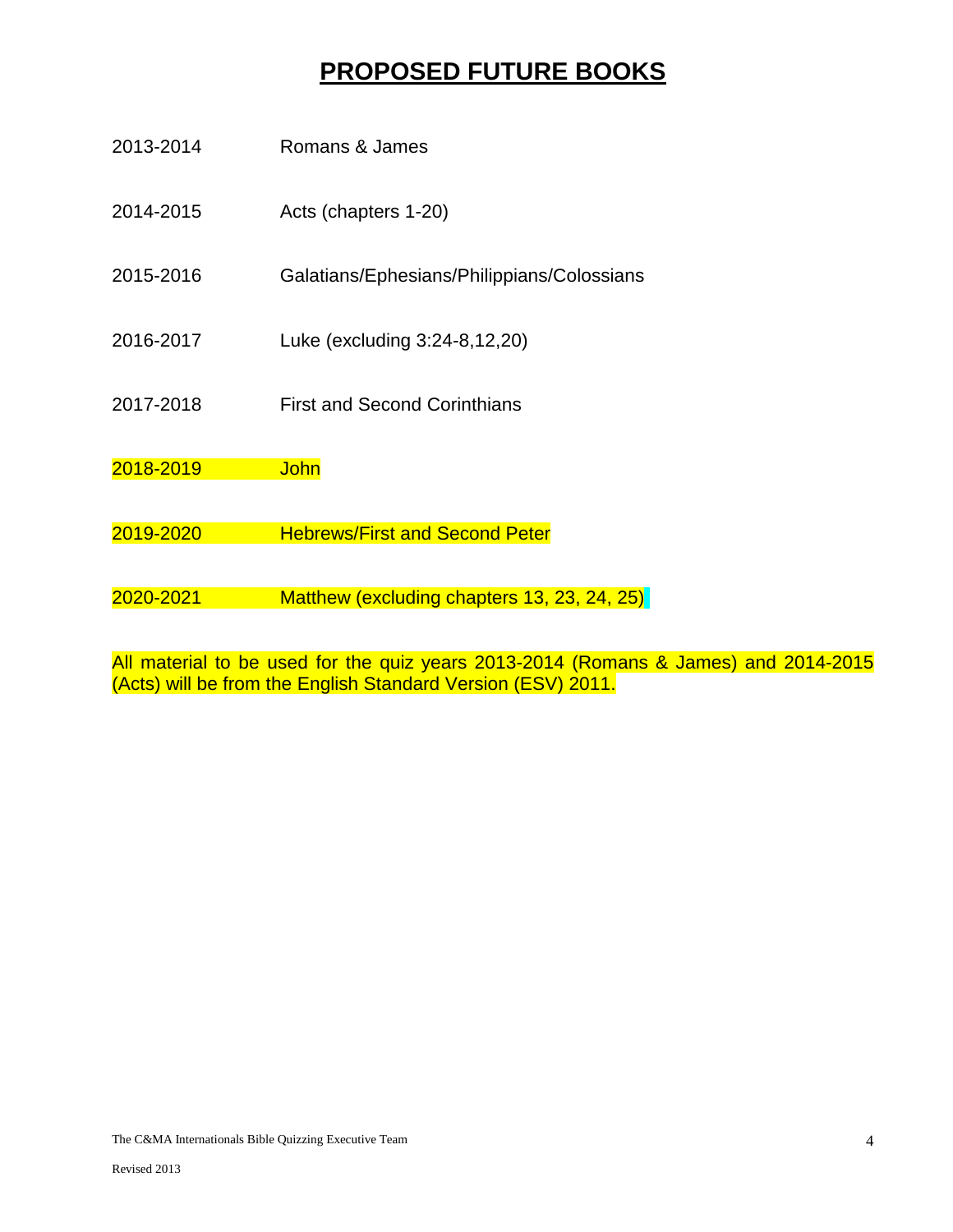## **MISSION STATEMENT OF BIBLE QUIZZING**

#### **"The mission of quizzing is to see visible evidence of the application of God's Word in the lifestyle of each participant."**

Bible Quizzing is a ministry of Life Impact Ministries/CMA to assist teens to connect with God in a deeper way by Experiencing Him and Expanding His Kingdom.

It accomplishes this by:

- A. Providing teens with an opportunity to be involved in the systematic study and application of God's Word.
- B. Building character, instilling self-discipline, and encouraging prayer and unity.
- C. Equipping young people with the capacity to serve in other areas of ministry.

### **ELIGIBILITY REQUIREMENTS**

#### **I. TEAM MEMBERSHIP/ELIGIBILITY REQUIREMENTS**

The following rules are established for all district and international competitions:

- A. All quizzers for district and international competition must be 12 to 18 years of age or still enrolled as a full-time high school student. Any teen who is married will be ineligible to quiz.
- B. All quizzers for district and international competition must be in  $7<sup>th</sup>$ -12<sup>th</sup> grade and be 12 to 18 years of age. They may be older only if still enrolled as a full-time high school student. Any teen who is married will be ineligible to quiz.
- B. Each district may establish eligibility rules for team membership and specify the degree of involvement quizzers must have within a local Alliance church.
- C. A team will be composed of five members: four starting quizzers and one substitute. These five shall constitute the team for district and International Finals. None of the five may be changed during district and International Finals without unanimous approval of all officials and coaches.
- D. Each team must have a coach and may also have an assistant coach. The international coach must be approved by his district office/committee.
- E. In order to quiz at Internationals for a specific district, the quizzer must reside in that district or in a bordering community. Their home church must be from the district in which they quiz. Any exceptions to this must be brought to the International Bible Quizzing Committee.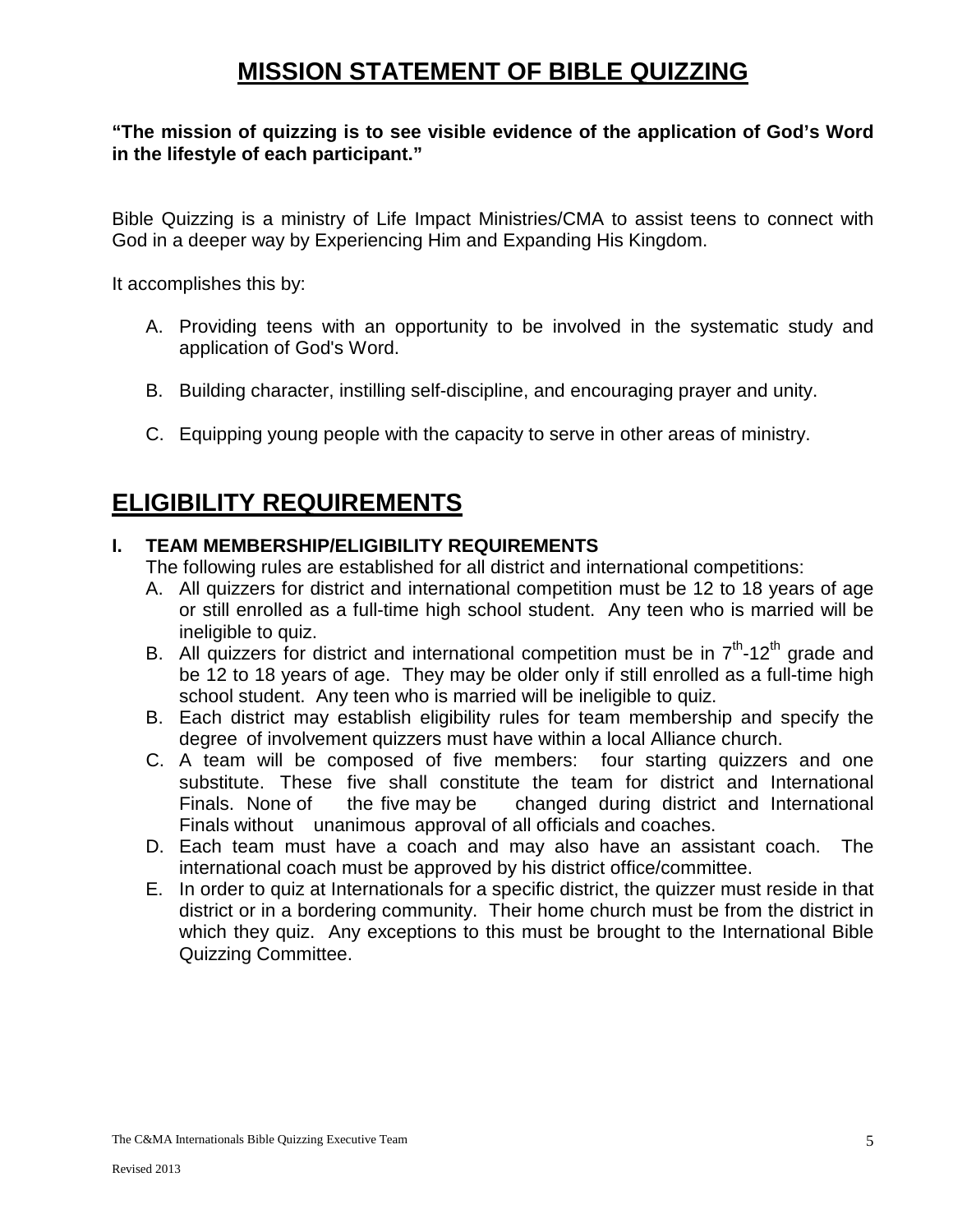# **COMPETITION LEVELS**

There are four levels of Bible quiz competition: local or interchurch, zone, district, and International Finals. Each district shall determine eligibility guidelines for all local, zone, and district competitions subject to approval by the district office.

#### **I. LOCAL OR INTERCHURCH QUIZZING**

(Within a church or between several churches on an unofficial, challenge basis)

- A. Any number from one to five may constitute a team.
- B. Any number of teams may participate.
- C. Question writing will be the responsibility of the local quizmaster.
- D. If a church is unable to secure enough teens for study and competition within its own group, it may work with a neighboring Alliance church for competition on this level.
- E. Follow all other rules as clearly as possible in order to educate for zone and higher levels of competition.

#### **II. ZONE QUIZZING**

- A. The quizmaster and officials will be selected by the Zone Executive Committee.
- B. Question writing will be the responsibility of the zone quizmaster.
- C. The official rules shall be followed explicitly except with the following possibilities for variation:
	- 1. Local church teams may have fewer than five members.
	- 2 The number of judges may vary.
- D. Every church within a zone may send a team or teams to a zone quiz. However, if approved by the Zone Executive Committee, two small churches may combine to send one team.
- E. Individual and team scores shall be tallied.

#### **III. DISTRICT QUIZZING**

- A. All rules, without exception, must be observed. The district office may grant exemptions for unusual circumstances in regard to district quizzing only.
- B. The quizmaster and officials will be approved by the Disciple Making Ministry director, Disciple Making Ministry committee or District Youth Task Force.
- C. The name and address of the district coordinator must be sent to the Life Impact Ministries Office by October 1 of that quiz year.
- D. If possible, electronic jump-seats should be used in district competition.
- E. For district finals each quiz must cover the year's material in its entirety.

#### **IV. INTERNATIONAL FINALS**

- A. All official rules will be in effect.
- B. Each district will be allowed to send at least one team to compete in the International Finals. This will be the district All-Star Team. For every 50 quizzers or portion thereof which a district/Alliance mission field has involved, they may bring 1 team to Internationals.
- C. All arrangements, promotion, and administration will be by the Life Impact Ministries Office.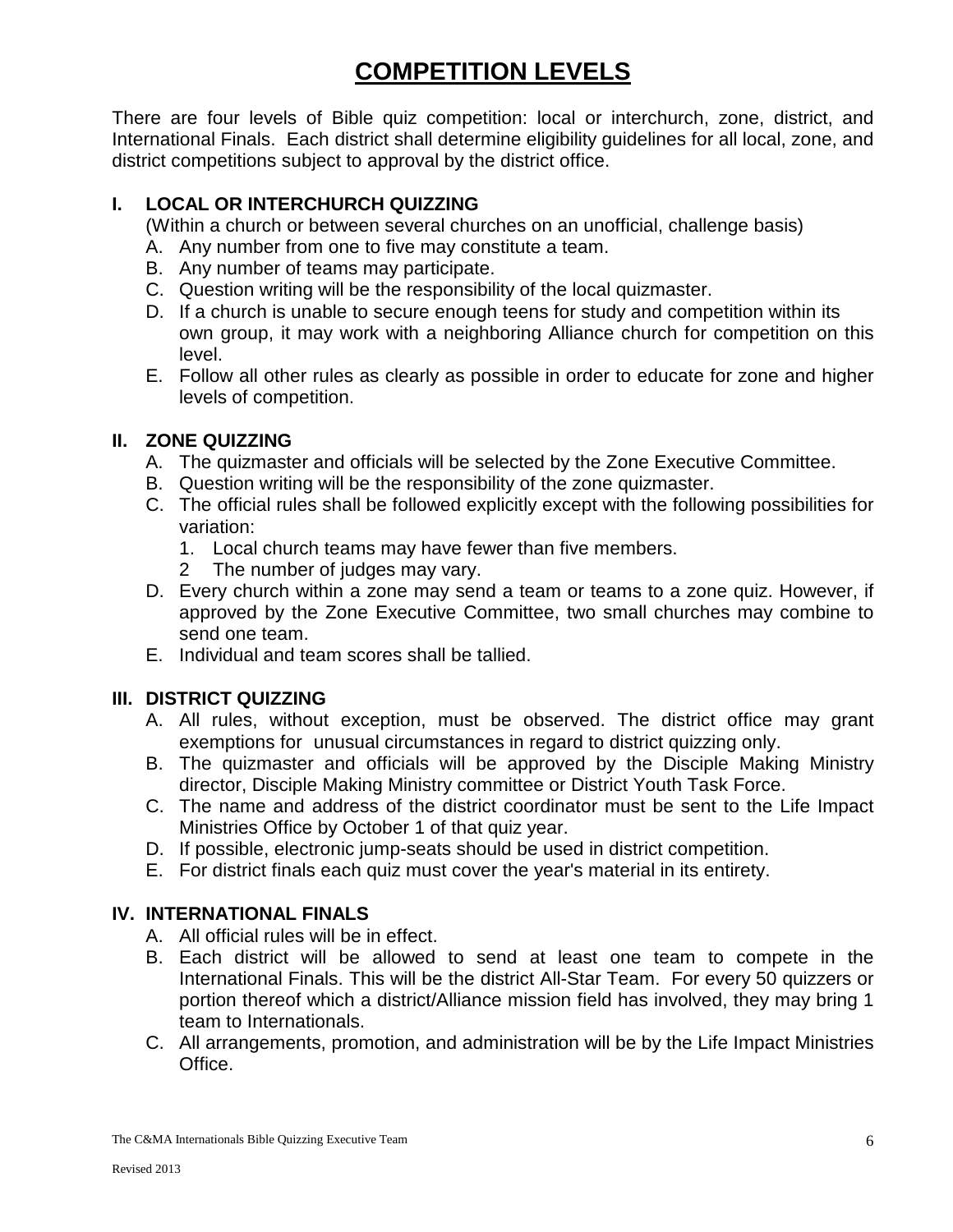- D. Notification by each district of its intention to enter a team must be received by the Life Impact Ministries Office, on a form supplied by that office, no later than May 1 of that quiz year.
- E. The names of the All-Star Team, coaching staff, and all registration fees must be sent, when specified, to the Life Impact Ministries Office for that quiz year.

### **QUIZ OFFICIALS**

Officials for a sanctioned quiz shall be a quizmaster, answer judge(s), scorekeeper(s) and a timekeeper.

#### **I. SELECTION OF OFFICIALS**

- A. The district quizmaster and officials will be approved by the Disciple Making Ministry director, District Youth Task Force, or the Disciple Making Ministry Committee.
- B. The international quizmaster and officials will be appointed by the International Bible Quizzing Advisory Committee. This committee is appointed by the Life Impact Ministries Executive Director. The Canadian representative will be appointed by the Canadian National Church Education Committee. To be considered for appointment, all quizmasters and officials must:
	- 1. Be a regular church attender.
	- 2. Have three years of district quiz mastering experience and be recommended by their district office or quiz committee.
	- 3. Go through an evaluation process established by the International Bible Quizzing Advisory Committee.

#### **II. QUIZMASTER**

- A. The quizmaster must:
	- 1. Be thoroughly acquainted with all rules, procedures, and material of that quiz year.
	- 2. Be impartial and render decisions consistently.
	- 3. See that all officials are briefed regarding rules and procedures.
	- 4. Read at a normal conversation rate. Hesitating or reading too quickly must be avoided since either may cause inaccurate quizzing.
	- 5. Read all questions at the same rate of speed with the ability to stop reading the question at the exact moment a jump is made.
	- 6. Keep the quiz moving at a consistent pace. A quiz should not be rushed, but it is important to maintain the quickest pace which does not interfere with accuracy.
	- 7. Be open to challenge and be willing to evaluate whatever the captains or cocaptains feel is in error.
	- 8. Double-check the questions for accuracy and throw out any questions that are found to be invalid.
	- 9. Facilitate a positive, uplifting environment through out the quiz. Quizmasters should speak clearly and be enthusiastic about quizzing. To this end, quizzers should be called by name, the score should be announced often (when a score-board is not present), and bonuses and quiz-outs should be promptly recognized.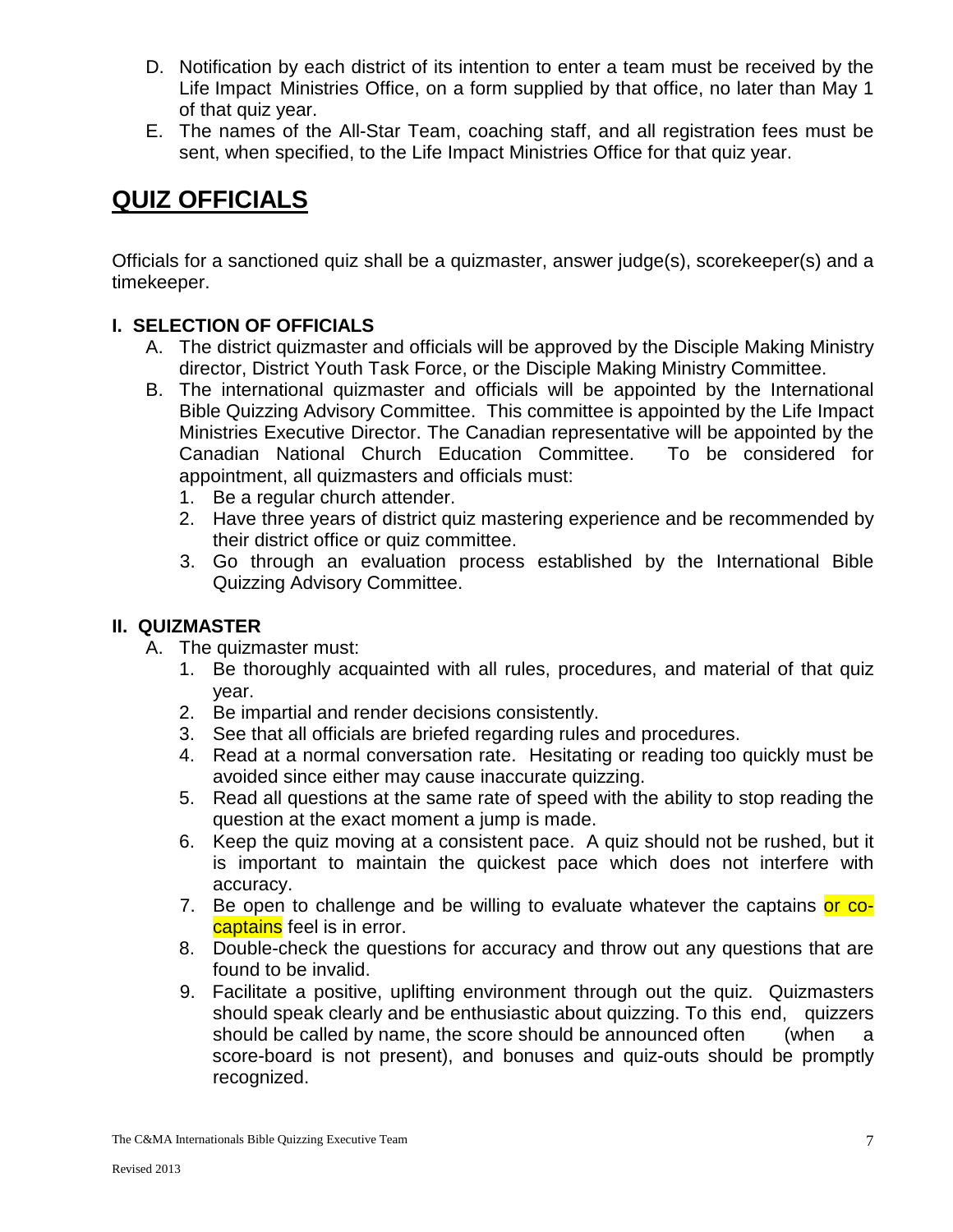- B. The quizmaster should:
	- 1. Rule immediately upon an obviously correct or incorrect answer if there is no indication from the answer judge to the contrary.
	- 2. During the 30-second answering period use the following prompts:
		- a. If a quizzer has provided all the information in the answer, except the clarification of a pronoun present which is part of the answer, the quizmaster will say, "Can you clarify?" or "Can you be more specific?" A pronoun needs to be clarified only if the clarification (antecedent) is in context.
		- b. On a Chapter-Verse Reference Question (CVR) or Chapter-Only Reference Question (CR), if the quizzer has given all the information in the question and the answer and the complete question was not read, the quizmaster will ask, "What is your question?"
		- c. On a Finish-The-Verse (FTV), Quote, or Finish This (FT) type question, once the quizzer has quoted to the end of the required verse, if the quote is not yet correct, the quizmaster will say, "Again." This will occur as often as needed until the quizzer quotes the verse perfectly or the 30 second time limit expires.
		- d. If a quizzer answers the question correctly, but is missing information found in the question, the quizmaster may ask the quizzer, "More."
		- e. On a Situation (SIT) type question, when the quizzer has completed the quotation required for the question the quizmaster will say, "Quote is complete."
	- 3. Consult with the answer judges at any time he feels necessary, provided it does not infringe upon the 30 seconds allotted the quizzer.
- C. When deemed necessary, the quizmaster or any official may be replaced from his/her position during a meet by the International Bible Quizzing Advisory Committee.

#### **III. JUDGES**

- A. Answer Judges
	- 1. There shall be two answer judges in addition to the quizmaster in every International Final. In a local, zone, or district quiz this number may vary.
	- 2. All conferring among answer judges shall be done privately. The spokesperson will announce the decision. The head answer judge shall be the spokesperson for the group.
	- 3. No comment other than "correct" or "incorrect" need be announced by the head answer judge in making a decision. However, at the discretion of the judges and quizmaster or at the request of the captain, a statement may be made by the spokesperson. If an explanation is requested by a captain, the right to challenge has been forfeited for that question.
	- 4. Answer judges will watch the quizmaster's questions for accuracy of reading.
	- 5. When an answer given is in question, answer judges will determine the accuracy of its content and make a ruling accordingly.
	- 6. Answer judges will check the ESV reference for each question when asked to verify the accuracy of the written answer.
	- 7. All questions are checked for accuracy, construction, and distribution by the head answer judge prior to the quiz.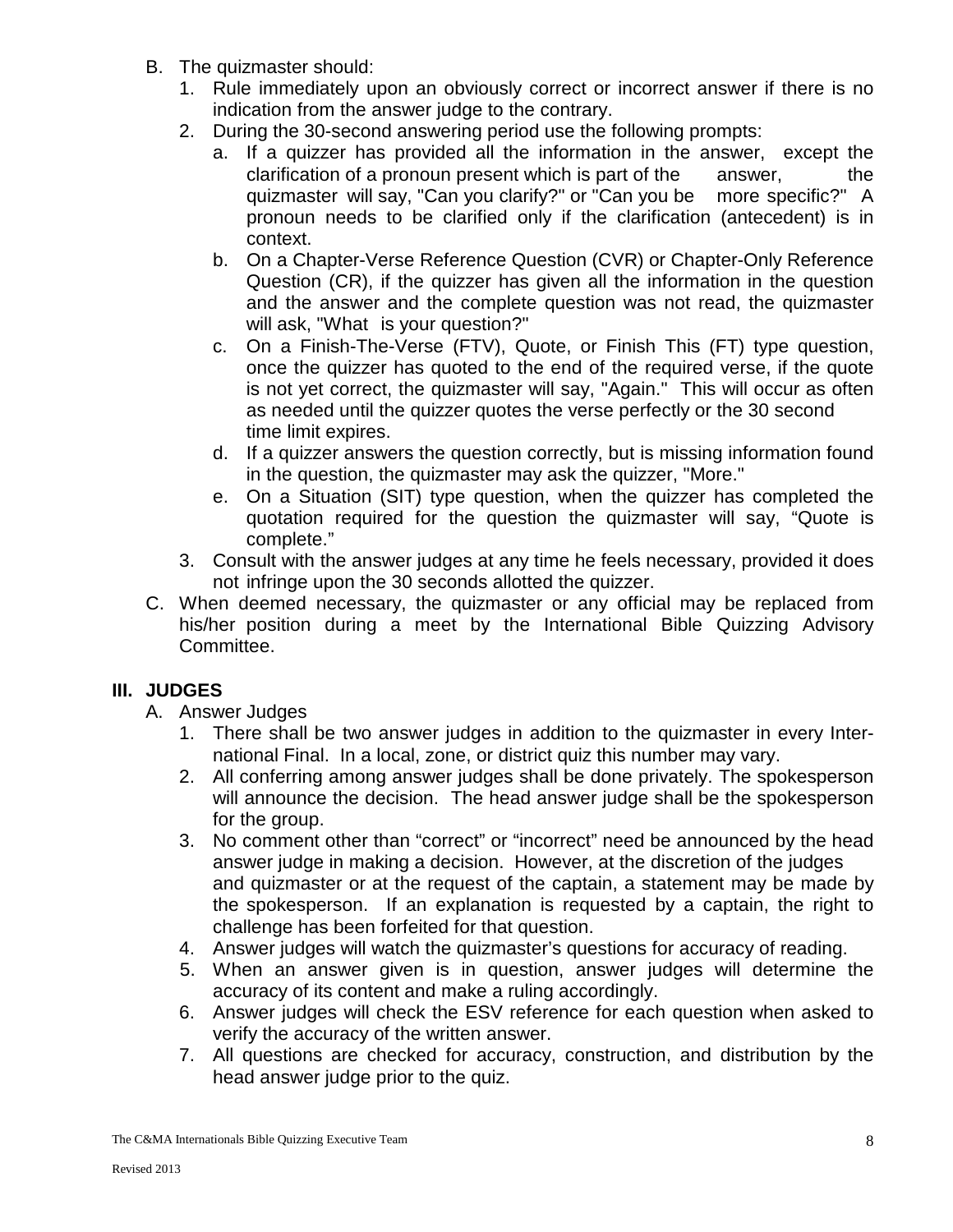- 8. A quizzer will be recognized by the quizmaster or the jump judge when his/her light comes on. If equipment is used where the team and number are visible to the audience, the quizmaster may make the call.
- 9. The answer judge may call a foul or rule infraction related to jumping and pre-jumping.

#### **IV. SCOREKEEPERS**

- A. Two scorekeepers will tabulate the results of each question on official score sheets in every International Final. They shall keep a running score of each quiz. The official scorekeeper for the International Finals will be appointed by the International Bible Quizzing Advisory Committee.
- B. Points will be accurately tallied on individual quizzers for each team by the statistician appointed by the International Bible Quizzing Advisory Committee.
- C. The scorekeepers will tally and immediately announce when a quizzer has erred out, quizzed out, or fouled out.
- D. The scorekeepers will keep record of all time-outs.
- E. To determine eligibility for re-substitution, the scorekeepers will keep record of the number of questions a substituted quizzer has remained out.
- F. One scorekeeper shall be the spokesperson for the group, have the score sheets signed by the coaches at the conclusion of each quiz, and report to the statistician.

#### **V. TIMEKEEPER**

- A. Time shall be kept by the use of a stopwatch, any digital watch, or a functioning part of built-in time equipment.
- B. Infringements of time limits should be announced by the sounding of the timekeeper's horn or bell or by calling time.

# **QUIZ MEET REGULATIONS AND GUIDELINES**

#### **I. PLATFORM PROTOCOL**

- A. Quizzers will be seated facing the audience and quizmaster.
- B. Hands of the quizzers must not touch any part of the chair or floor.
- C. Feet of the quizzers are to be on the floor.
- D. Quizzers will be identified by number. Each will keep the same number throughout the competitions. Any quizzer may sit in any chair.
- E. No talking or visual communication is permitted between team members, coaches, or the audience from the time the quizmaster calls question until points have been awarded.
- F. Only a coach from a team presently seated on the platform may confer with the officials.
- G. Spectators are not allowed to confer with the coaches or officials during a quiz.
- H. Coaches may have quiz material(s) on the platform during a time-out or prior to a quizzing.
- I. Push-button quizzing is provided for physically disabled quizzers.

#### **II. TEAM CAPTAINS**

A. Captains must be on the platform at all times. In the event the captain leaves, the co-captain will become acting captain.

The C&MA Internationals Bible Quizzing Executive Team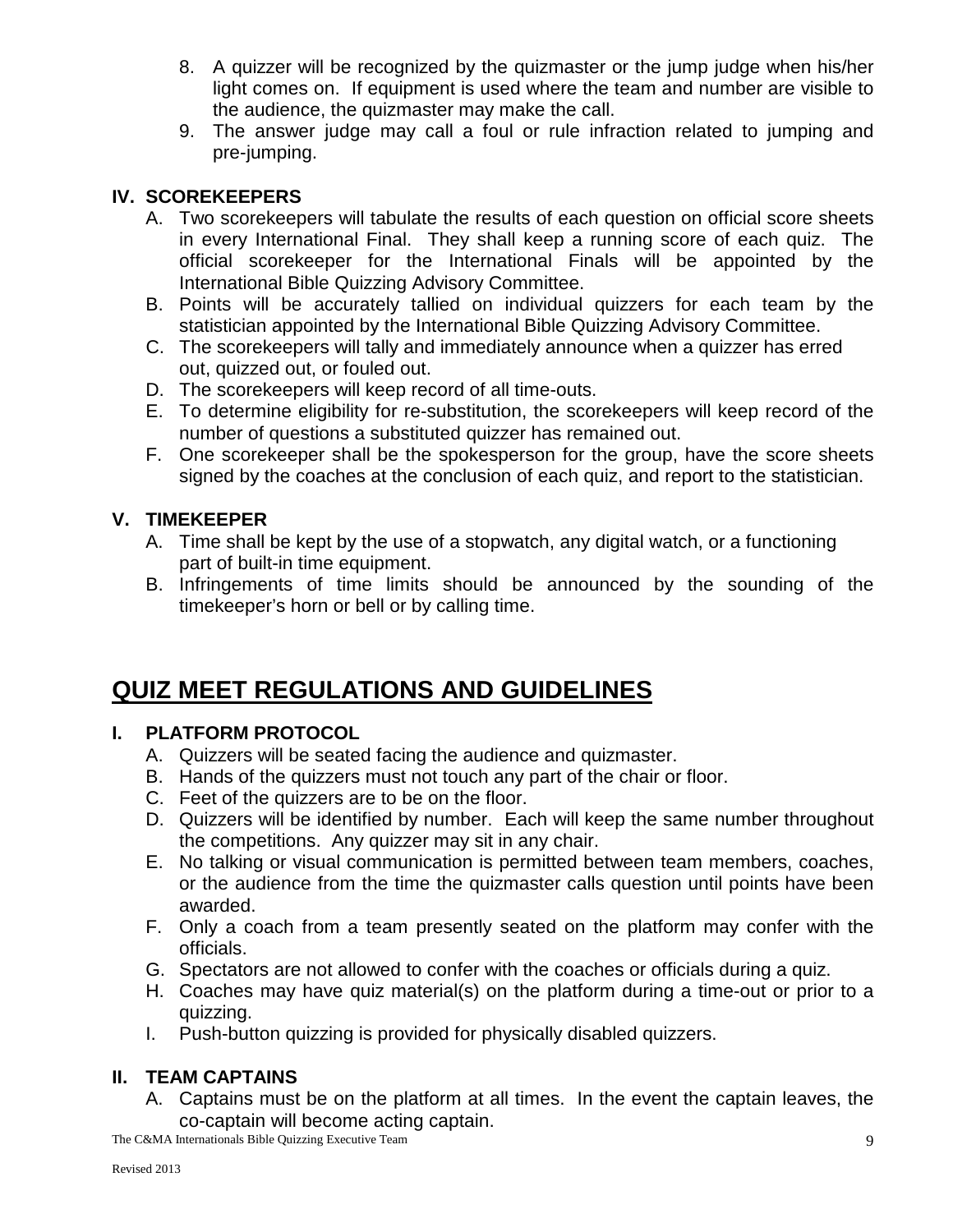- B. Only the team captain or co-captain may challenge a decision.
- C. Captains may sit in any chair. Scorekeepers must be notified which quizzer is captain and co-captain before the quizzers take their seats to begin the quiz.
- D. The team captain and co-captain may change during a given competition but not during a quiz.

#### **III. JUMPING AND PRE-JUMPING**

- A. Failure to answer after jumping and being recognized by the quizmaster will constitute an error.
- B. If a quizzer's light comes on after a question has been called and before the question has discernibly begun, a foul will be called. The quizzer is ineligible to answer that numbered question, including the toss-up or bonus question.
- C. If a quizzer's light comes on after the quizmaster has discernibly begun reading the question, this will be considered a pre-jump, and the quizzer will be given an opportunity to answer.
- D. The first quizzer to rise and trigger his light, provided there has been no foul, will be recognized.
- E. If, in the judgment of the officials, a deliberate attempt is made to forfeit a question, an error will be charged and 10 points deducted from the team score. The next question will be numbered the same.

#### **IV. TIE JUMP**

- A. When members of the same team tie, the captain will select one to answer without any type of verbal or nonverbal communication.
- B. When quizzers of two or three teams tie, the question will be replaced with a question of the same type on which all eligible members of the tied teams may jump. The question number remains the same.
- C. When a quizzer errs on the tie-jump question, it will be treated as a regular question and the quiz will continue as normal.

#### **V. CONSULTING TEAM FOR REFERENCE**

A. If the answer given by the quizzer appears to fulfill the requirements of the question, the quizmaster may ask the quizzer for a reference. After asking permission of the quizmaster, a quizzer may consult his team members for a reference. This consultation may not exceed 30 seconds and need not be in the original 30-second answer time limit.

#### **VI. CORRECT ANSWERS**

- A. An answer is correct when:
	- 1. It contains the information requested. If the quizmaster did not complete the reading of the question, the quizzer's answer must include the information in the remainder of the question as well as the answer. It is not required to be in question and answer form, except in the case of a reference question.
	- 2. The quotation is word-for-word as found in the ESV in Finish-The- Verse, Finish- This, and Quote Questions. In these questions the quizzers may go back to correct their answers if done in the 30-second time limit. The quizzer may not change to another verse.
- B. Mispronounced names are still recognizable as the answer.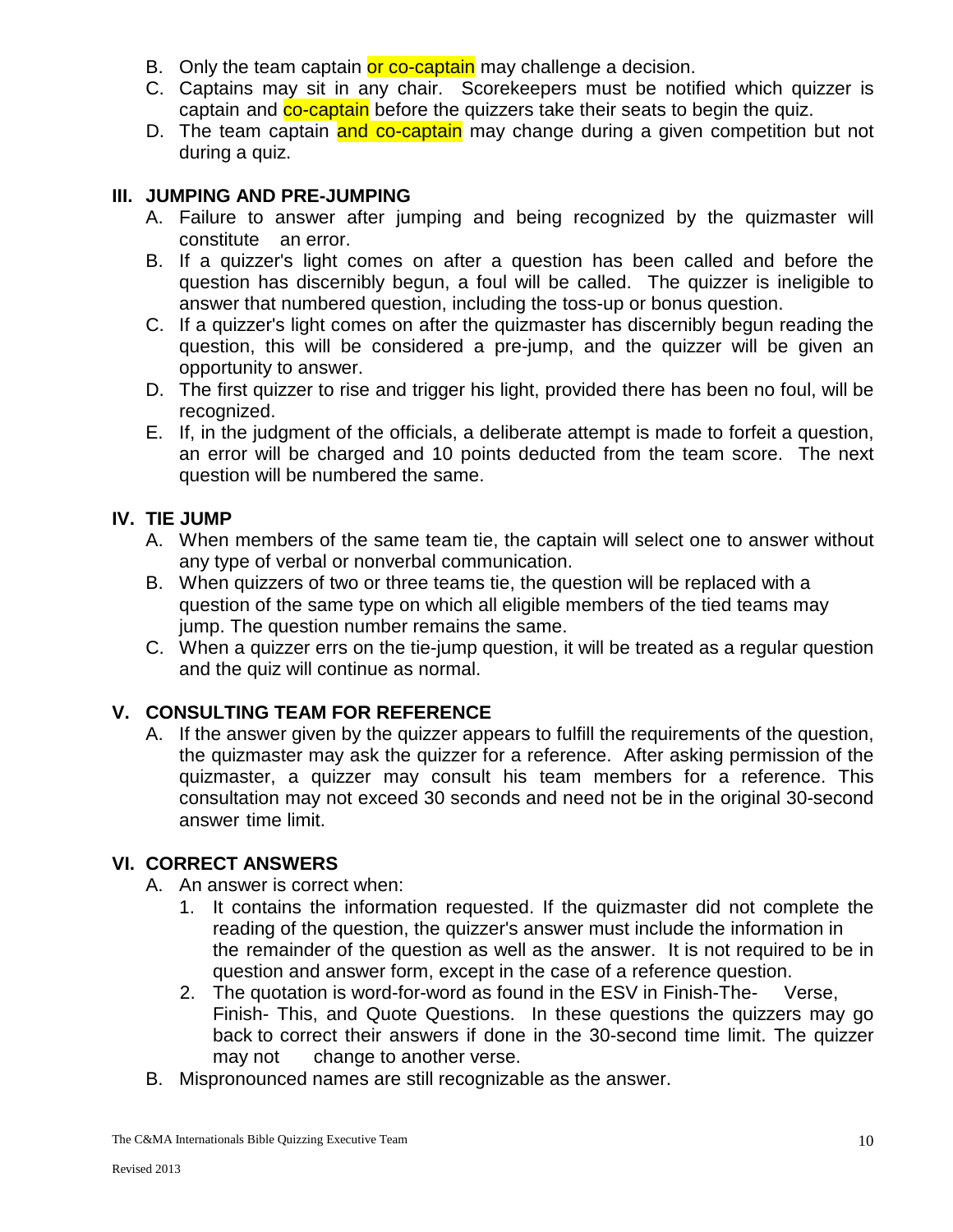C. Only the first answer of the quizzer will be considered correct, however, if the information given by the quizzer is within the context of the material and is not incorrect, the quizzer will be allowed their full 30 seconds to give the additional information necessary to satisfy the question and the answer.

- D. All material given by a quizzer must be from the context of the question. Context shall be limited to five verses before or after the verse.
- E. Deity Rule
	- 1. The correct person of the deity must be given. The quizzer may not move between persons of the deity when answering.
	- 2. If a quizzer refers to the deity as either "God" or "Lord", these must be clarified by the quizzer within 30 seconds when the text requires a more specific answer. "Jesus" and "Christ" may be interchanged.
	- 3. If a pronoun is used in the text to name the deity, any of the names for that person of the deity within context may be considered an acceptable answer when clarifying.
	- 4. When there is a special name of the deity given in the text, which imparts specific character qualities or attributes to that person of the deity, the specific name must be given in the quizzer's answer. (i.e. "The Lord God Almighty", "The Bread of Life", "Spirit of the Living God".) The quizzer may not state other such names which are not in context, even if they refer to the same person of the deity.
	- 5. When a quizzer gives other names for the same person of the deity, used within context, these should be allowed to be clarified within 30 seconds when a more specific answer is needed.

#### **VII. INCORRECT ANSWERS**

- A. An answer is incorrect when:
	- 1. Incorrect information has been given that is not part of the context even though the right answer may be included in it.
	- 2. The information given is incomplete.
	- 3. The time limit has elapsed before the complete answer is given.
	- 4. Any word is omitted or added in a Finish-The-Verse, Finish-This, or Quote Question or the wrong verse is begun.
	- 5. If the wrong person (i.e. Father, Son, Holy Spirit) in the deity (God) is given.

#### **VIII. FOULS**

- A. The following shall be considered fouls:
	- 1. Team members talking with each other, other teams, or with their coaches or the audience between the time "Question" is introduced and points are awarded. If a quizzers answers a question correct, due to this illegal talking, the question will be thrown out and the person talking will receive the foul.
	- 2. The use of the hands to assist in jumping. Hands may not touch any part of the chair from the time "Question" is called until the quizmaster recognizes the first one up.
	- 3. Not jumping toward full stature in a continuous motion **when jump judges are used** (applies only to the quizzer acknowledged as the first up.)
	- 4. When electronic equipment is used, if any light goes on after the quizmaster calls "Question" and before he begins to read the question.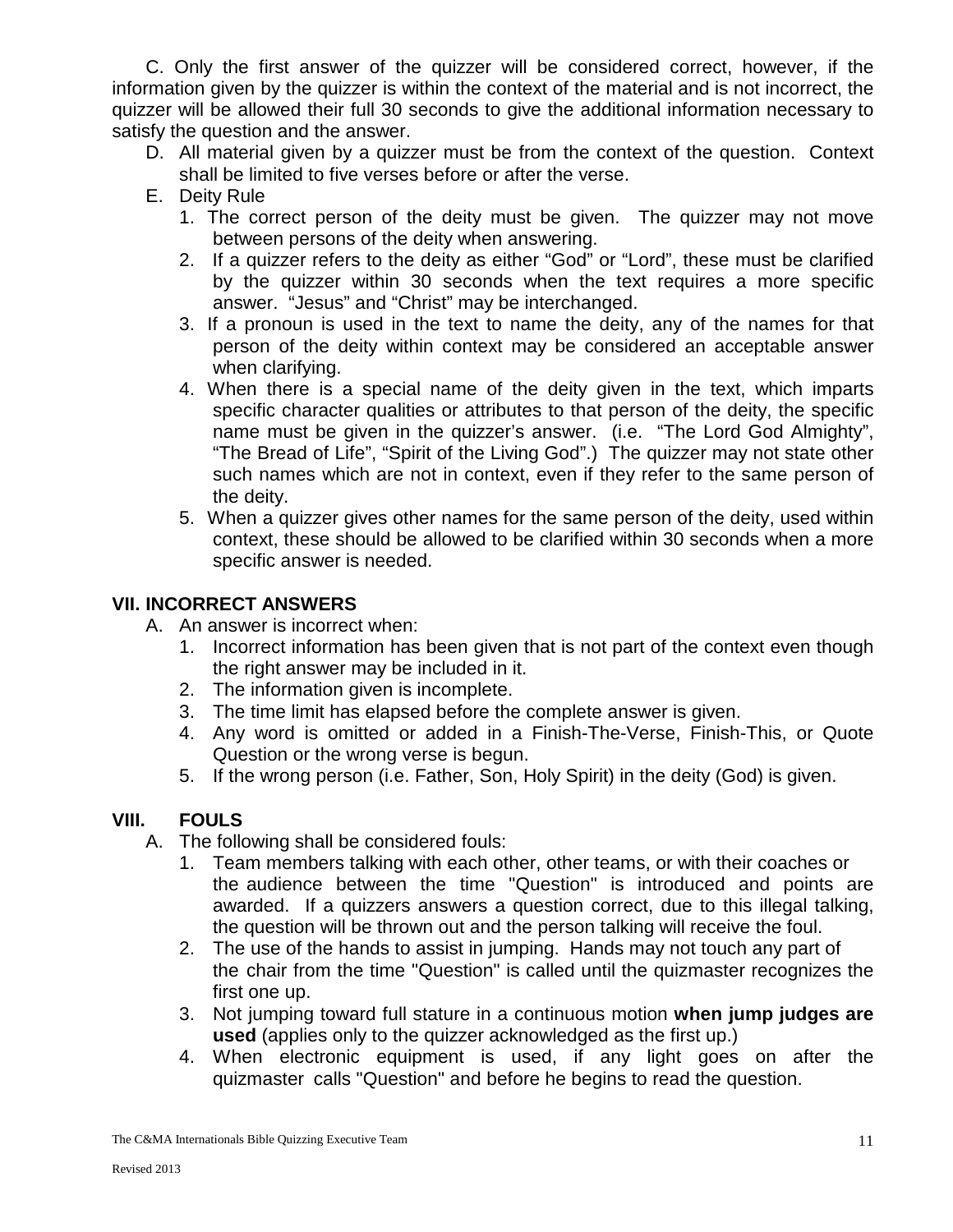- 5. During a Reference question or Quote question, when electronic equipment is used, if any light goes on after the quizmaster calls "Question" and before he begins to read the chapter number."
- 6. Starting to answer before being recognized by the quizmaster
- 7. Having more than the designated team members, one coach, and an assistant coach on the quiz platform during a time-out.
- 8. If a captain or co-captain confers with his coach or teammates prior to issuing a challenge. In addition, the challenge will not be allowed.
- 9. Infraction of the rules, in spirit as well as letter, as discerned by the quiz officials.
- B. Three fouls by a quizzer eliminate that quizzer from the quiz. The quizzer must leave the platform. His seat will continue to be ineligible to jump for the entire numbered question. Three fouls by a quizzer will constitute a deduction of 10 points for the individual and team. If the third foul on a quizzer should be the third team foul, 20 points would not be deducted.
- C. For every three team fouls committed by the team, 10 points will be deducted from the team score.
- D. Fouls may be called by any quiz official: the quizmaster, jump judge, answer judge, scorekeeper, or timekeeper.
- E. A foul must be called before the quizmaster calls for the next question.
- F. If the officials fail to call a foul, a coach or team captain may call it to the attention of the quizmaster. If in the quizmaster's (and/or the judge's) opinion a foul might have been committed, the quizmaster will give due warning to the violating team. A foul may not be charged and points deducted when the quizmaster receives such help from a coach or captain.
- G. The quizzer upon whom a foul is called becomes ineligible to answer that numbered question, including the toss-up or bonus question.

#### **IX. TIME LIMITS**

- A. Any team more than 10 minutes late (after the announced hour for the quiz) forfeits the quiz.
- B. Quizzers have five seconds in which to jump after the question is completed.
- C. A quizzer has a total of 30 seconds to complete his/her answer after being recognized.

#### **X. TIME-OUTS**

- A. Each team is allowed two, one-minute time-outs. One of those time-outs may be taken after question 18.
- B. Captains or coaches may call for a time-out. Co-captain cannot call time outs unless the captain is no longer on the stage.
- C. Only the coach, assistant coach, and substitute may converse with the team during a time-out.

#### **XI. SUBSTITUTIONS**

- A. Substitutions may be made only during the time-outs.
- B. A quizzer being removed from a quiz must stay out for at least three questions before reentering the quiz, except in the event of a quiz-out or error-out. When a quizzer is returned to competition, the quizzer may be substituted for any chair.
- C. A quizzer who has answered four questions correctly, excluding bonus questions, may remain in the quiz to answer bonus questions.

The C&MA Internationals Bible Quizzing Executive Team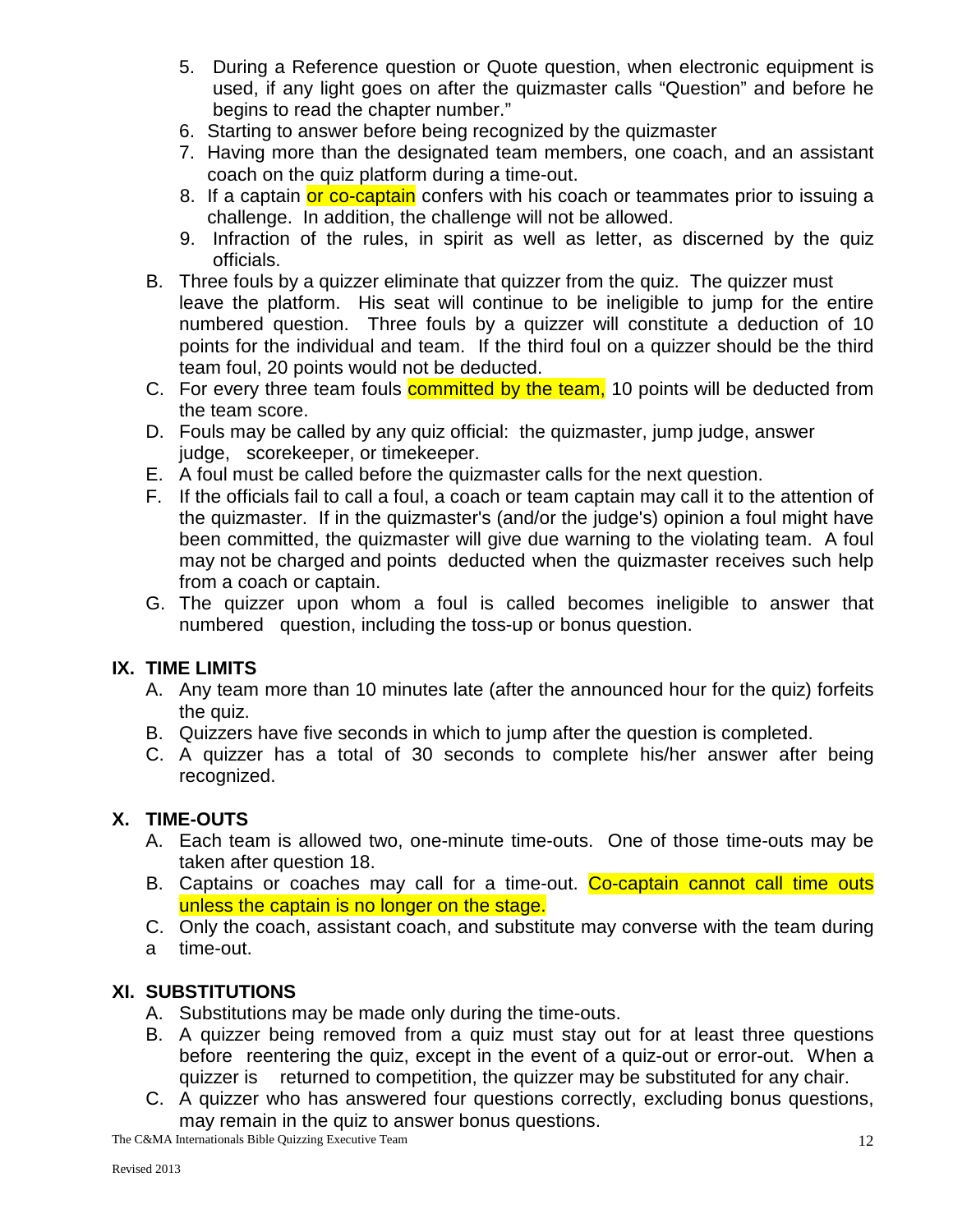- D. A quizzer who has answered four questions correctly, has fouled out, or erred out, may be substituted for without time-out. (NOTE: Quizzers who quiz out, foul out, or error out may not return.)
- E. Only one substitution is allowed per time-out per team.
- F. If a quizzer errors out or fouls out, the quizzer must leave the platform immediately. The quizzer who quizzes out has the option to remain on the platform. However, if the quizzer remains, a later substitution will require a time-out, and that quizzer may not return to the platform.

### **TYPES OF QUIZZES**

- I. Three-Team Quiz
	- A. There will be 20 questions in a quiz.
	- B. Each question will be read only once.
	- C. All questions have a value of 20 points when two or three teams are eligible.
	- D. In the event the quiz ends in a tie, additional units of three, overtime questions each will be used until the tie is broken. Two-team rules will apply in overtime if only two teams are involved.
	- E. A toss-up question is the result of an error by one team. The two remaining teams will have the opportunity to jump, but the team making the error is ineligible for that question.
	- F. If question 1 to 15 is erred, the next numbered question will be a toss-up question.
- G. If toss-up question 2 to15 is erred, then the next numbered question is awarded as a 20-point bonus question to the corresponding chair of the team that has not erred.
	- H. If question 16 is erred, the toss-up question will be question 16A. If 16A is erred, then 16B is awarded as a 20-point bonus question to the corresponding chair of the team that has not erred.
	- I. If question 16 is a toss-up question and is erred, 16A is awarded as a 20- point bonus question to the corresponding chair of the team that has not erred.
	- J. Error points begin at question 17.
	- K. The first error committed, beginning at question 17, results in a toss-up question, which is numbered 17A, for the two remaining teams. If there is an error on 17A, the next question will be 17B and will be a 10-point bonus for the team that has not committed an error. This process applies for the remainder of the quiz. Three teams must be enlisted to jump on questions 17, 18, 19, and 20.
- II. Tie-Breaker Quiz
	- A. In the event three teams are involved, a 20-question tie-breaker quiz will be used. The above rules for a three-team, 20-question quiz applies.
	- B. In the event two teams are involved, a 15-question tie-breaker quiz will be used with the following guidelines:
		- 1. If an error occurs on questions 1 through 11, the next numbered question is a 20-point bonus to the corresponding chair on the team that did not error.
		- 2. If questions 12, 13, 14, or 15 are erred, the bonus question will remain on the same question number and will not be counted in the basic 15 questions. Both teams must jump on questions 13, 14, and 15.
		- 3. All bonus questions up to and including 12B are worth 20 points.
		- 4. All bonus questions from 13 to the end of the quiz are worth 10 points.
		- 5. Error points begin at question 13.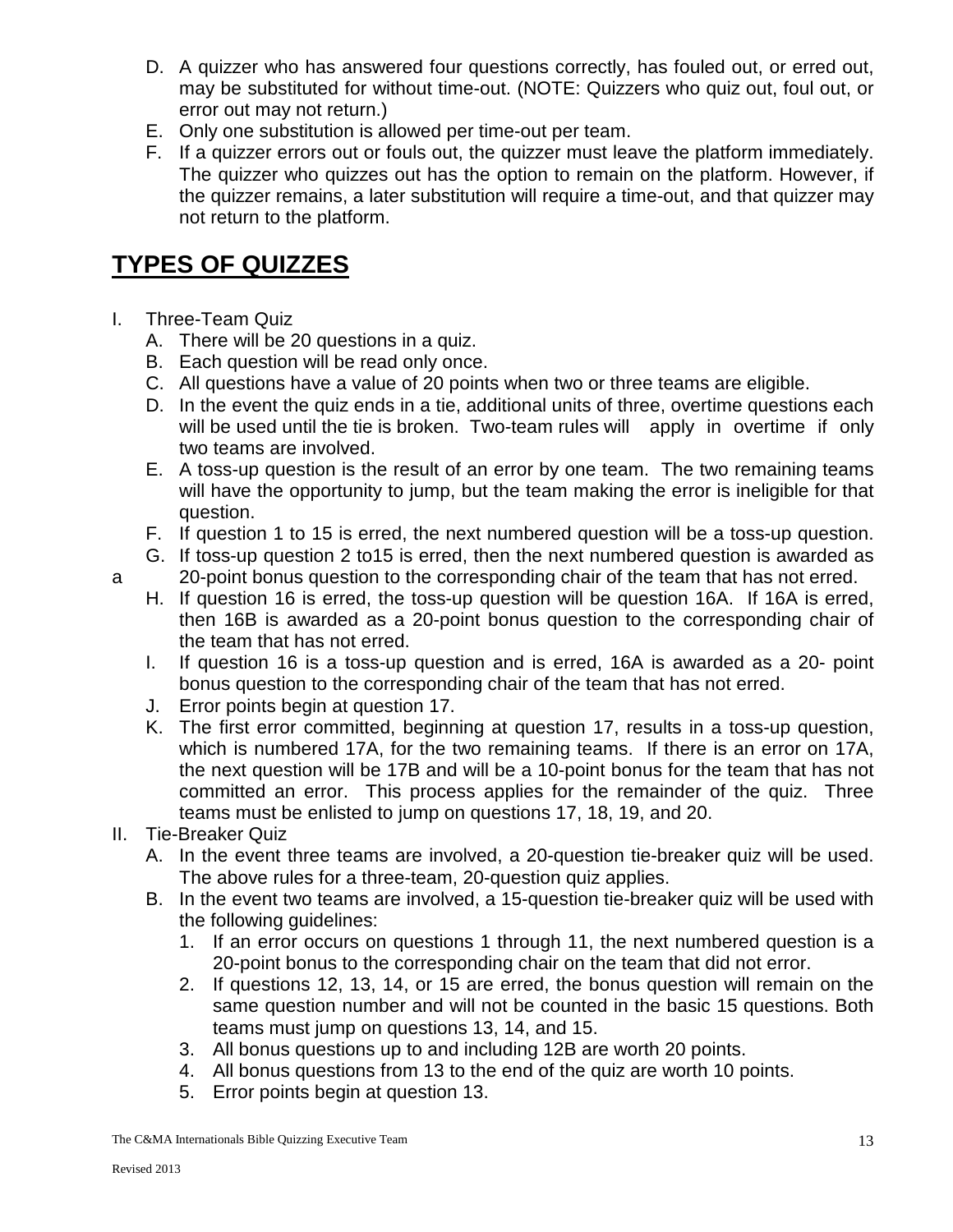- 6. A quizzer will be ineligible to jump when the quizzer has answered three questions correctly or committed three fouls or three errors.
- III. Two-Team 20-Question Quiz
	- A. There will be 20 questions in a quiz. Each question will be read once.
	- B. All questions have a value of 20 points when two teams are eligible.
	- C. If a question is missed, a bonus question will be read for the corresponding chair on the other team.
		- 1. The bonus question will be the next numbered question, except for questions 16 and following.
		- 2. All bonus questions throughout the whole quiz are 10 points.
	- D. Both teams must be eligible to jump on questions 17 to 20.
	- E. A quizzer will be ineligible to jump when the quizzer has answered four questions correctly or committed three fouls or three errors.
	- F. In the event the quiz ends in a tie, additional units of three overtime questions each will be used until the tie is broken.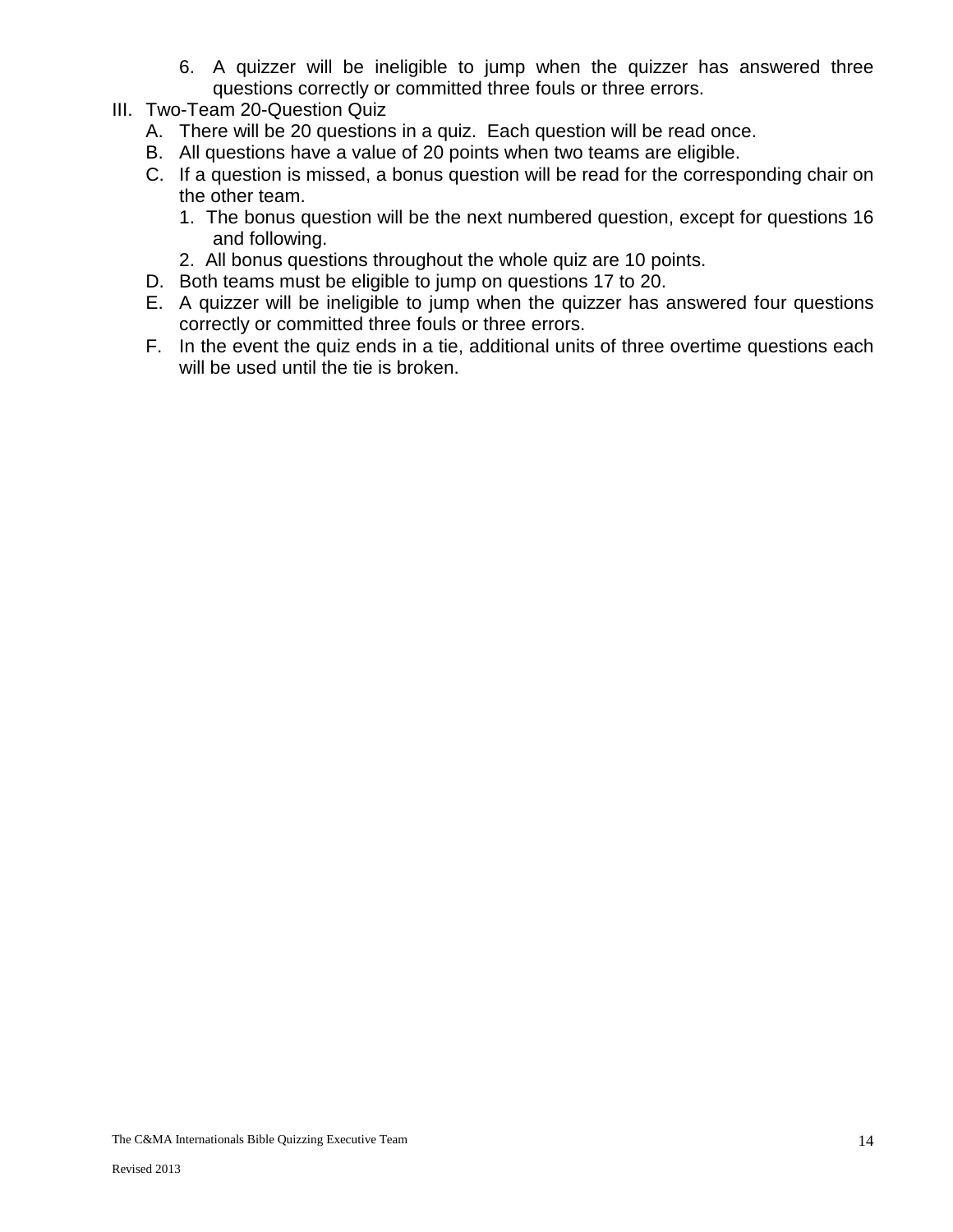# **QUESTION TYPES AND CONTENT DISTRIBUTION**

#### **Preparation of Questions**

All questions will be based on the English Standard Version 2011 of the Bible. For the International Finals, questions must be written covering the entire material for the quiz year.

Questions for the International Finals will be the responsibility of the Life Impact Ministries Office. The head answer judge is responsible for the correctness of questions.

#### **I. TYPES OF QUESTIONS**

- A. Interrogative Questions (INT)
- 1. Questions should not be overly long and should be clear and precise.
- 2. An Interrogative Question must be worded exactly as it appears in the text and must contain a completed key word or phrase in the first five words.
	- a. A key word is a word that appears only once in the material.
	- b. A key phrase is two or three words the sequence of which distinguishes them from the rest of the material.
- 3. Interrogative Questions drawing from the context of Scripture without a direct key word or key phrase are invalid.
- 4. The seven permissible interrogatives are who (or a form of it), what, why, where, when, which, and how. One of these interrogatives must be in each Interrogative Question, either at the beginning or end.

#### **There shall be a minimum of eight and a maximum of twelve Interrogative Questions in each quiz.**

- B. Finish-The-Verse Questions
	- 1. Will be direct quotes from Scripture and must be quoted word-perfect.
	- 2. Must be strong enough to stand on its own without requiring additional verses to explain it.
	- 3. Must be of spiritual value or be significant to the chapter.
	- 4. The quizmaster may give no more than five words of the verse.
	- 5. Quizzers may go back and correct their answers if done in the 30-second time limit. The quizzer may not quote from any but the required verse or verses.
	- 6. There are four forms of Finish the Verse questions.
		- a. Finish the Verse (FTV) begins at the beginning of a single verse and finishes at the end of that verse.
		- b. Finish-This (FT) begins in the middle of a verse and finishes at the end of the verse. A FT must start at the beginning of a sentence or the beginning of a quotation.
		- c. Finish these two verses (FT2V) begins at the beginning of a verse and continues to the end of the next verse.
		- d. Finish-This and the next (FTN) begins in the middle of a verse and finishes at the end of the next verse. A FTN must start at the beginning of a sentence or the beginning of a quotation.

#### **There shall be no less than two and no more than three FTV or FT in each quiz.**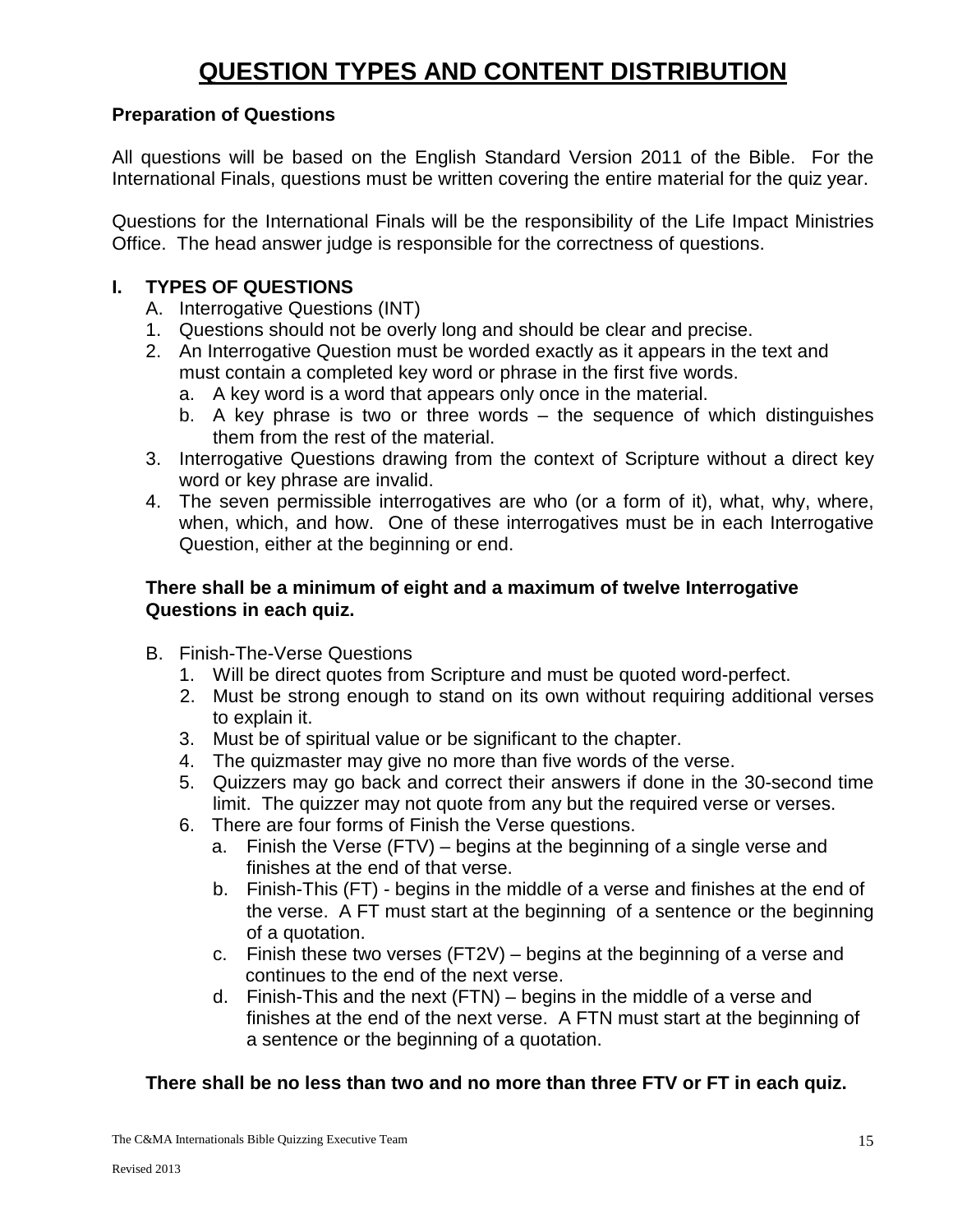- C. Quote Questions (QT)
	- 1. Quote Questions are questions in which the quizmaster gives only the book, chapter, and verse reference for the verse. It must be quoted directly from Scripture. The quizzers will answer this question as they would answer a Finish-The-Verse Question.
	- 2. Will be direct quotes from Scripture and must be quoted word-perfect.
	- 3. Must be strong enough to stand on its own without requiring additional verses to explain it.
	- 4. Must be spiritually significant.
	- 5. Quote Questions should be read: "Quote (book name), chapter (number), verse (number)", i.e., "Quote John chapter 1 verse 12."
	- 6. A second form of Quote Questions is "Quote these two verses (Q2V). The reference will be given for two consecutive verses. The quizzer will have to give the reference to both verses and quote from the beginning of the first verse to the end of the second verse. 'Quote these two verse' should be verses that make more sense when quoted together. Example: Gal 5:22-23

#### **There shall be one or two Quote Questions in each quiz.**

- D. Reference Questions used to distinguish similar words from different passages.
	- 1. All Reference Questions should be read: "According to (book name), chapter (number), verse (number)" i.e., "According to John chapter 12 verse 6."
	- 2. Reference Questions may refer to chapter and verse or chapter only.
	- 3. The quizmaster shall specify whether chapter and verse (CVR) or chapter only (CR) are required.
	- 4. Chapter-Only and Chapter-Verse Reference Questions: A question is required if a jump is made prior to the complete reading of the question. The question given must be a very similar question to the one on the card and fulfill the requirements of the question and answer on the card. The quizzer must stay with-in the context on a chapter-only reference question and may not change to another verse on a chapter-verse reference question.
	- 5. They may be selected from any of these types:
		- a. Chapter Reference: similar material appearing only once in a chapter.
		- b. Chapter and Verse Reference: similar material appearing more than once
		- in a chapter.
		- c. Multiple-Answer Reference.

#### **There shall be no less than three and no more than five Reference Questions per quiz.**

- E. Multiple-Answer Questions (MA)
	- 1. Must have more than one answer to the interrogative.
	- 2. The clarification of a single answer is not a multiple answer question.
	- 3. Multiple-Answer Questions must be worded exactly as they appear in the text and must contain a completed key word or phrase in the first five words.

#### **There shall no less than two and no more than seven Multiple Answer (MA) Questions in a quiz (MA Questions may also be Reference Questions.)**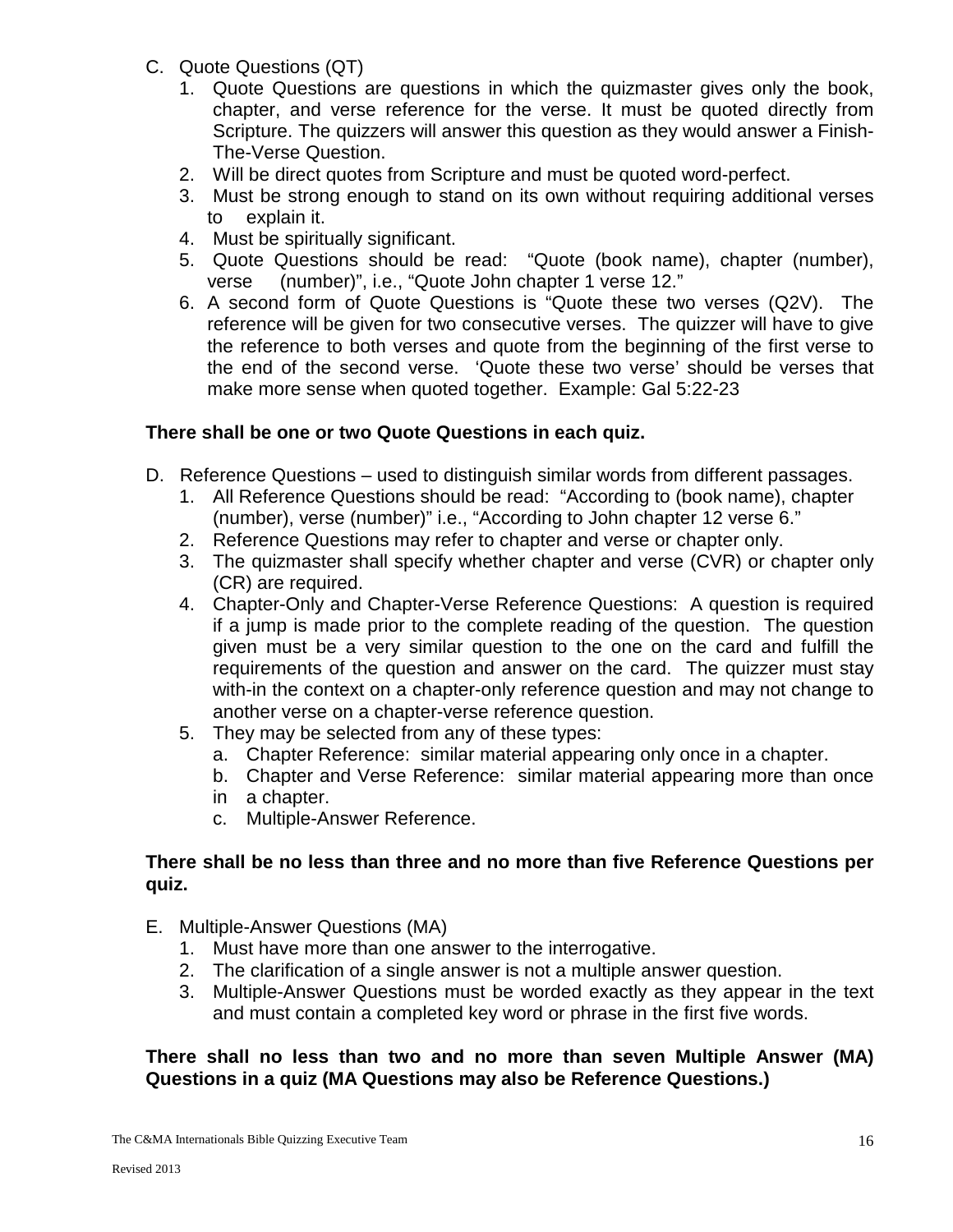- F. Situation Questions
	- 1. Used only when narrative material is available (Four Gospels and Acts).
	- 2. Must be a direct quote from Scripture by a person or an entity.
	- 3. The quotation required by the question writer must be reasonable in length, not exceeding two consecutive verses. The quizzer is not required to repeat the quotation word-perfect but must be substantially close without leaving out key components of the quotation.
	- 4. Ask for who said it, to whom, how, why, when, where, or about whom. No other interrogatives are permissible. A maximum of three situation questions may be asked about the quote.
	- 5. Must start at the beginning of a quotation or the beginning of a sentence within the quotation. When a Situation question comes from a quotation that runs for more than 2 verses, the beginning of the Situation question must start within the first 2 verses of the quotation.
	- 6. The answer to the Situation Question must be in context.

#### **There shall be no less than two and no more than four Situation Questions in a quiz when covering narrative material (Gospels and Acts).**

#### **II. INVALID QUESTIONS**

A. Invalid Questions – Questions should be declared invalid by the quizmaster or answer judges if:

- 1. The answer requires interpretation by the quizzer.
- 2. The question can be answered, "yes" or "no," "true" or "false."
- 3. A Multiple-Answer, Reference, Finish-The-Verse, Situation, or Quote Question is not preceded by a statement to that effect.
- 4. The question is ambiguous, tricky, or misleading.
- 5. The question might have two different or conflicting answers.
- 6. The question is multiple-choice.
- 7. The written question is not word for word as taken from the ESV.
- 8. The question is not preceded by the quizmaster calling, "Question."
- 9. The question is a Cross-Reference Question (meaning the question and answer or, in the case of a Multiple-Answer Question, both answers must come from the same verse or consecutive verses).
- 10. An Interrogative or Multiple-Answer Question does not contain a key word or complete key phrase within the first five words of the question.
- 11. A Finish-The-Verse or Finish-This Question begins with the same first five words as another Finish-The-Verse or Finish-This Question, or if a Situation Question begins with the same first five words as another Situation Question.
- 12. When a question is deemed invalid and thrown out, it must be replaced with the same type of question. (i.e. Interrogative replaced with Interrogative, CVRMA replaced with CVRMA, etc.)

# **CHALLENGES AND PROTESTS**

### **I. CHALLENGING**

A. If there is reason to believe the quizmaster or judges have ruled incorrectly on an answer to a question, the team captain or co-captain may challenge the judgment call subject to the following rules: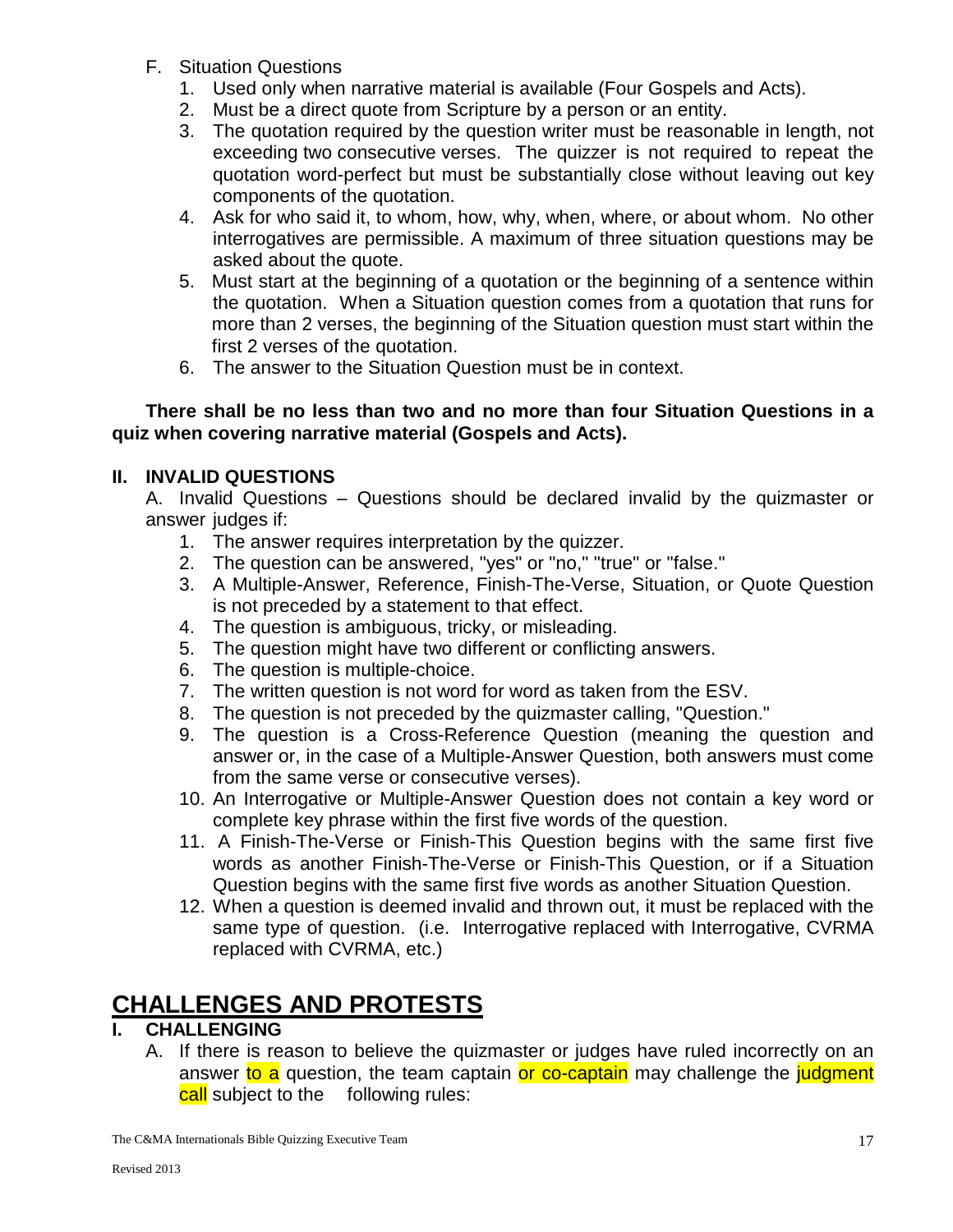- 1. A challenge must be made immediately at the time of the quizmaster's decision and before the next question is called.
- 2. Only the team captain or co-captain may challenge.
- 3. The captain or co-captain may not confer in any way with his/her coach or teammates before challenging. Such a conference will constitute a foul and the loss of the right to challenge.
- 4. Once a clarification on a ruling has been given all teams lose their right to challenge.
- 5. The judges' ruling on a challenge may not be challenged.
- 6. If the challenge is sustained, points or error points that were awarded for the initial ruling of the judge will be deducted. Points or error points which reflect the new ruling of the judge will be recorded. A new question of the same number will be given if the question is ruled illegal.
- 7. Any question, including toss-up and bonus, is open to challenge.
- 8. Ten points will be deducted from the challenging team's score on the second and each subsequent overruled challenge.
- 9. When a challenge is made, the quizmaster must give each team's captain or co-captain an opportunity to speak to the challenge before making a ruling on the challenge. Whichever team is being challenged against will have the right to speak last.
- 10. A question may be challenged by the team captain or co-captain anytime he/she feels that a violation of the rules has taken place. Some examples would be:
	- a. If incorrect information is given in the question or if a significant mispronunciation is made by the quizmaster.
	- b. If the question does not come from the Scripture that is the basis of competition.
	- c. If, in a Finish-The-Verse Question, the first five words of the verse are the same as the first five words of another verse that is a part of the Scripture being used as the basis of competition.
	- d. If the question is not word for word as it appears in the ESV.

#### **II. PROTESTING**

- A. Any coach (none other) may place a quiz under protest.
	- 1. When the coach feels a logistical rule has been made by the officials. Any rules regarding judgment calls on questions must be challenged by a captain/cocaptain before they may be protested.
	- 2. It must be made before the next question is called.
	- 3. May not confer with anyone except his or her assistant coach.
- B. The quizmaster, officials, and coaches will leave the room and attempt to come to an agreement. If no agreement is reached within 10 minutes, the meet director will arbitrate and determine the just solution.
- C. If a protest is launched after question number 20 is completed it must be done immediately after the ruling is announced and before the quizzers leave the platform.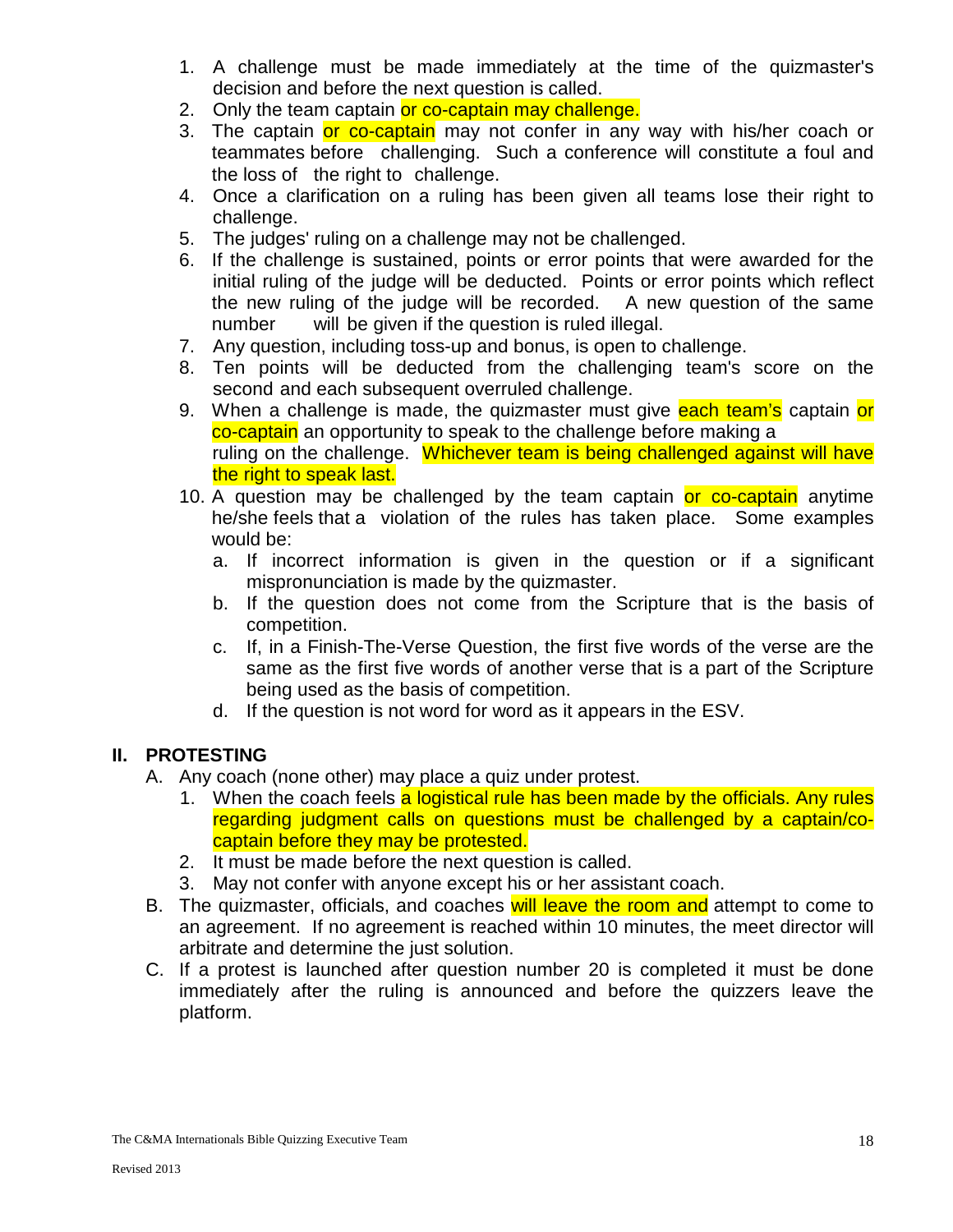# **SCORING**

#### **I. TEAM POINTS**

#### **A. TWENTY POINTS EARNED**

- 1. A team with all of its registered members present at the scheduled time for quizzing will receive 20 bonus points.
- 2. Each correct answer is worth 20 points.
- 3. All toss-up questions are worth 20 points.
- 4. If, in the first 15 questions, two teams error on consecutive questions, a 20 point bonus question will be awarded to the third team on the next numbered question.
- 5. If question 15 is erred, question 16 becomes a toss-up for the other two teams. If both questions 15 and 16 are erred, 16A becomes a 20-point bonus.
- 6. If question 15 is answered correctly and 16 is erred, 16A becomes a toss-up and 16B will be a 20-point bonus.
- 7. When a quizzer errs on the tie-breaker question, it will be treated as a regular question and the quiz will continue as normal.

#### **B. TEN POINTS EARNED**

- 1. When the third, fourth, or fifth quizzer on the same team jumps and correctly answers a question in the same quiz, a 10-point team bonus is awarded.
- 2. When three teams are competing, all bonus questions numbered 17 through the end of the quiz are worth 10 points. These will always be on the "B" questions.
- 3. When two teams are competing, the bonus is worth 10 points but is the next numbered question on questions 1 to 15. On questions 17 to 20 both teams must be jumping.

#### **C. TEN POINT DEDUCTIONS**

- 1. Beginning on question 17, 10 points will be deducted for each team error.
- 2. Two errors made by the same quizzer will be a 10-point team and individual deduction.
- 3. The third team error and each subsequent error will constitute a deduction of 10 points from the team score.
- 4. For every three team fouls, 10 points will be deducted from the team score.
- 5. Ten points are deducted for a team's second overruled challenge and each subsequent overruled challenge.
- 6. Never will more than 10 points be deducted from the team score for a single infraction (error, foul, or overruled challenge).
- 7. If, in the judgment of the officials, a deliberate attempt is made to forfeit a question, an error will be charged and 10 points deducted from the team score. The next question will be numbered the same.
- **D. TIE SCORE—**In the case of a tie score, quizzing will continue with sets of three additional questions until the tie is broken. Scoring will continue as above.

#### **E. TEAM PLACEMENT POINTS**

Team placement points for determining positions shall be awarded as follows: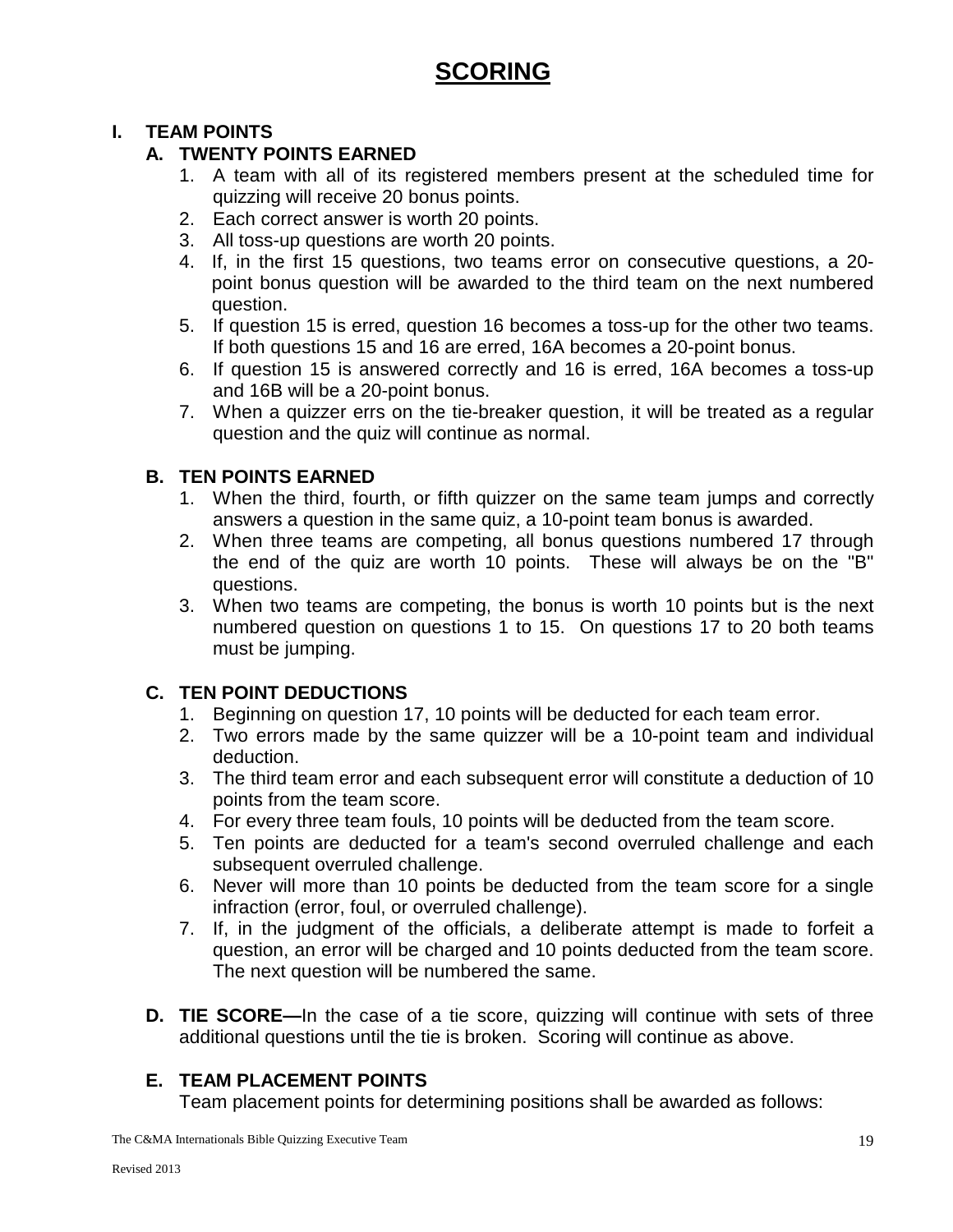- 1. First Place: 10 points, plus 1 point for each 10 points over 100.
- 2. Second Place: 5 points, plus 1 point for each 10 points over 60.
- 3. Third Place: 1 point, plus 1 point for each 10 points over 30.
- 4. In case of a tie, points are awarded according to the team score at the end of question 20.

#### **II. INDIVIDUAL POINTS**

#### **A. POINTS EARNED**

- 1. Each correct answer is worth 20 points.
- 2. All toss-up questions are worth 20 points.
- 3. Four correct answers by a quizzer, without error, earns a 10-point individual bonus.
- 4. No individual points are added for bonus questions answered.
- 5. No individual points are added for questions answered during overtime

#### **B. POINTS DEDUCTED**

- 1. When a quizzer makes a second error within a quiz 10 points are deducted from his individual score. An additional 10 points are deducted for his third error.
- 2. Three individual fouls will result in a 10 point individual deduction.
- 3. Individual points are not deducted when a quizzer makes an error during error point deductions (questions 17-20) unless it is his second or third individual error.
- 4. No individual points are deducted for errors on bonus questions.
- 5. No individual points are deducted for questions error on during overtime.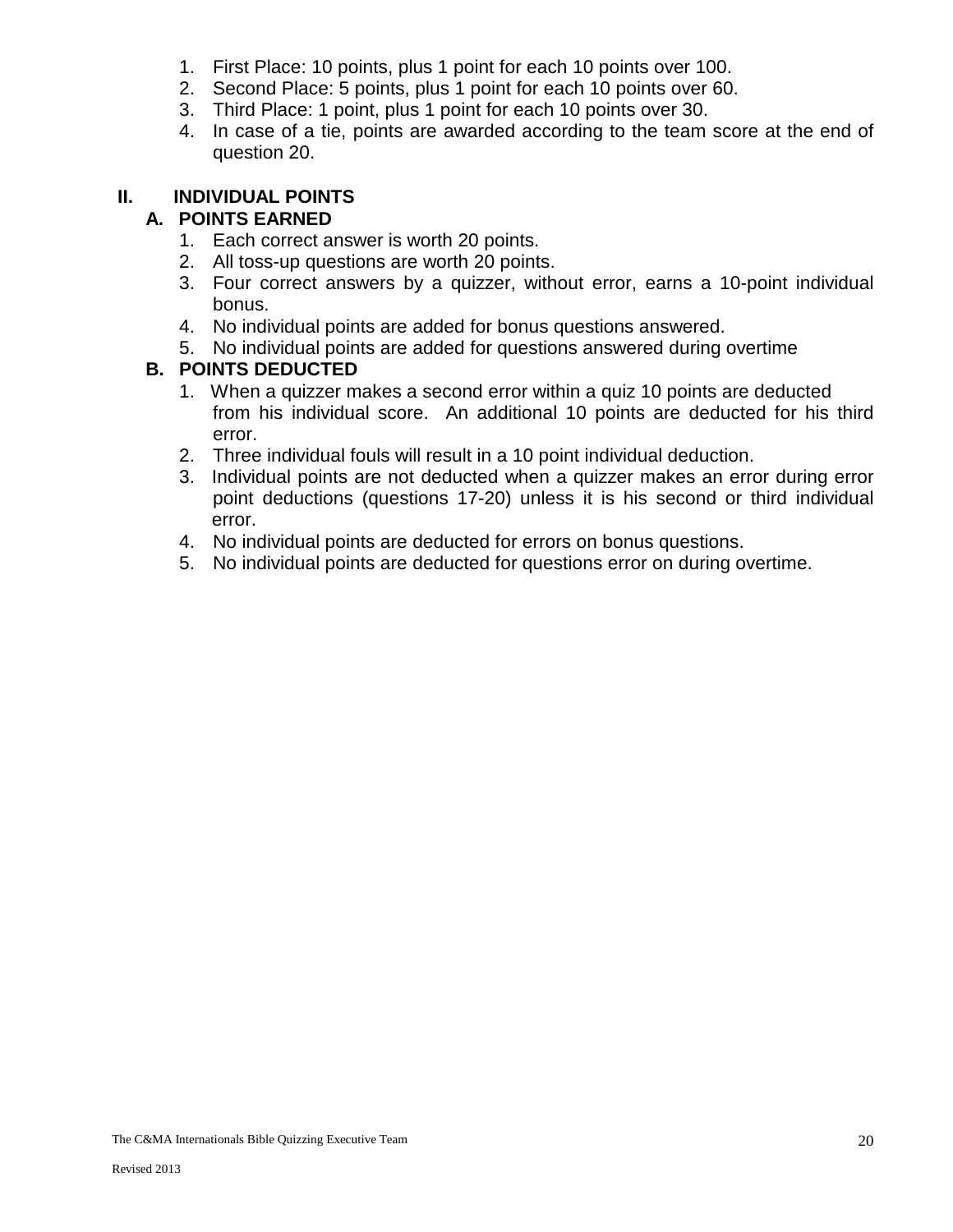### **SCHOLARSHIPS**

- **I.** Members of the championship team at the International Finals will receive a \$200 scholarship from the Life Impact Ministries Office to the Alliance College of their choice. Alliance colleges will add an additional \$650 to the scholarship upon enrollment.
- **II.** Members of the second-place team will receive a \$500 scholarship from the Alliance College of their choice upon enrollment.
- **III.** Members of the third-place team will receive a \$200 scholarship from the Alliance College of their choice upon enrollment.
- **IV.** The top 15 quizzers at the International Bible Quiz Finals will receive a \$500 scholarship from the Alliance College of their choice upon enrollment.
- **V.** A quizzer may accept only one scholarship award each year if he/she is a winner in more than one category. The scholarship of highest value will be awarded. This restriction does not apply to the Floyd Meier Scholarship.
- **VI.** A quizzer may earn a new scholarship at each year's finals, thereby accumulating scholarships.
- **VII.** All college-financed scholarships will be equally divided between fall and spring semesters.
- **VIII.** All quizzers who have received scholarships must begin using their scholarships within 2 years of graduating from high school.

Awards and scholarship amounts will be announced annually. In addition to these scholarships, Alliance colleges may also offer additional scholarships to international, district, and local participants. Please contact the individual colleges for details.

#### **FLOYD E. MEIER BIBLE QUIZ SCHOLARSHIP**

Any quizzer may apply for the Floyd E. Meyer scholarship by applying online at [www.lifeimpactcma.org](http://www.lifeimpactcma.org/) or by writing to Life Impact Ministries, P.O. Box 20039, York, PA 17402. This is an annual scholarship awarded to a high school junior or senior. It is for bible quizzers who have exhibited excellence in quizzing, have financial need, and are planning on full-time Christian service. The scholarship award is approximately \$1000. Applications should be submitted in January and February. They are processed in April. The Floyd E. Meier Bible Quiz Scholarship is open to quizzers from any district. A quizzer does not have to attend Internationals to be eligible. If you would like to contribute to this scholarship, please contact Life Impact Ministries.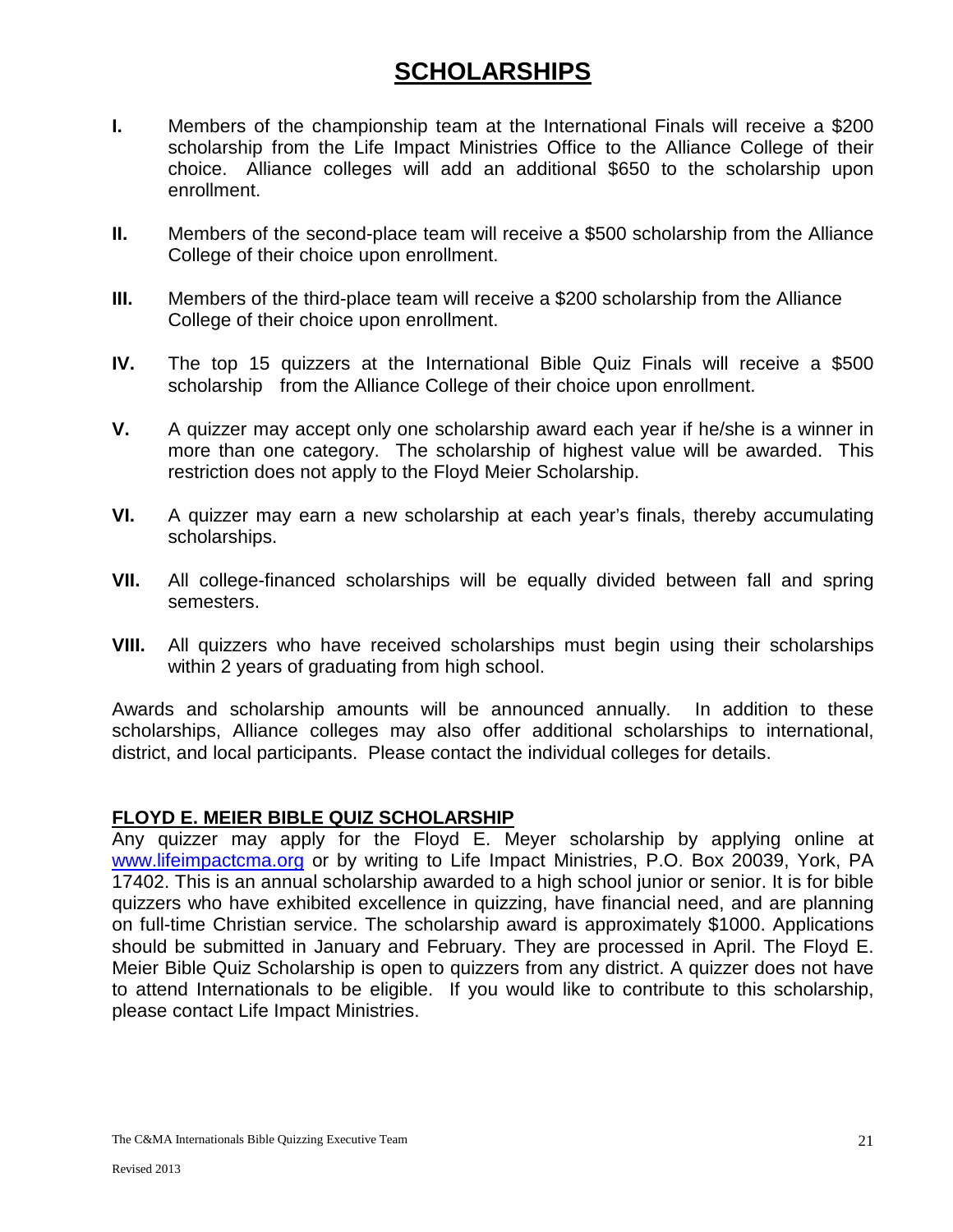# **RULES FOR TOURNAMENTS**

The tournament brackets are based on three things: A preliminary round, an elimination round, and championship quizzes.

#### **I. PRELIMINARY ROUND**

A. The teams will all receive team points as follows:

- 1. First place in a quiz: 10 points, plus 1 point for every 10 points over 100
- 2. Second place in a quiz: 5 points, plus 1 point for every 10 points over 60
- 3. Third place in a quiz: 1 point, plus 1 point for every 10 points over 30
- 4. In case of a tie, points are awarded according to the team score at the end of question 20.
- B. Preliminary Round Brackets follow.

### **II. ELIMINATION ROUND**

- A. When more than nine teams are involved, the following should be done: If there are 10 to 14 teams, the top 9 should be placed into a final nine championship bracket after the opening round, for the elimination round, and the remaining teams dropped. If there are 15 to 20 teams, after the opening round the top 6 teams should be placed in the championship bracket, the next 9 places (7 through 15) should quiz in the intermediate quizzes given below (XYZ) and the remaining teams should be dropped. If there are more than 24 teams, the top 6 should be placed in the championship bracket, teams 7-15 should quiz in the XYZ quizzes to determine places 7-15. Teams 16-24 will quiz in XXYYZZ intermediate quizzes given below to determine their placement. A Consolation final 9 bracket will be used for positions 10-15 (determined by XYZ quizzes) and places 16-18 determined by XXYYZZ quizzes. If you are in the XYZ quizzes, you cannot move below position 15, regardless of how low their XYZ quiz score was. Likewise, those in the XXYYZZ quizzes cannot move above position 16, regardless of how high their intermediate quiz scores were.
	- 1. QUIZ X: Team Number7, Number12, Number15
	- 2. QUIZ Y: Team Number8, Number11, Number14<br>3. QUIZ Z: Team Number9. Number10. Number13
	- Team Number9, Number10, Number13
	- 4. QUIZ XX: Teams 16, 21,24
	- 5. QUIZ YY: Teams 17, 20, 23
	- 6. QUIZ ZZ: Teams 18, 19, 22
- B. There will be a tie-breaker quiz for positions 6, 15, and 24. Ties for positions 7 through 14 will be broken in accordance with the following priorities:
	- 1. Head-to-head competition in previous quizzes.
	- 2. Total points scored in preliminaries.
	- 3. Least number of errors.

Points earned in these quizzes should be added to the points earned in the opening round by each team. The highest three teams, based on the point system above, are then placed in the above bracket. The next six teams are placed in the lower bracket.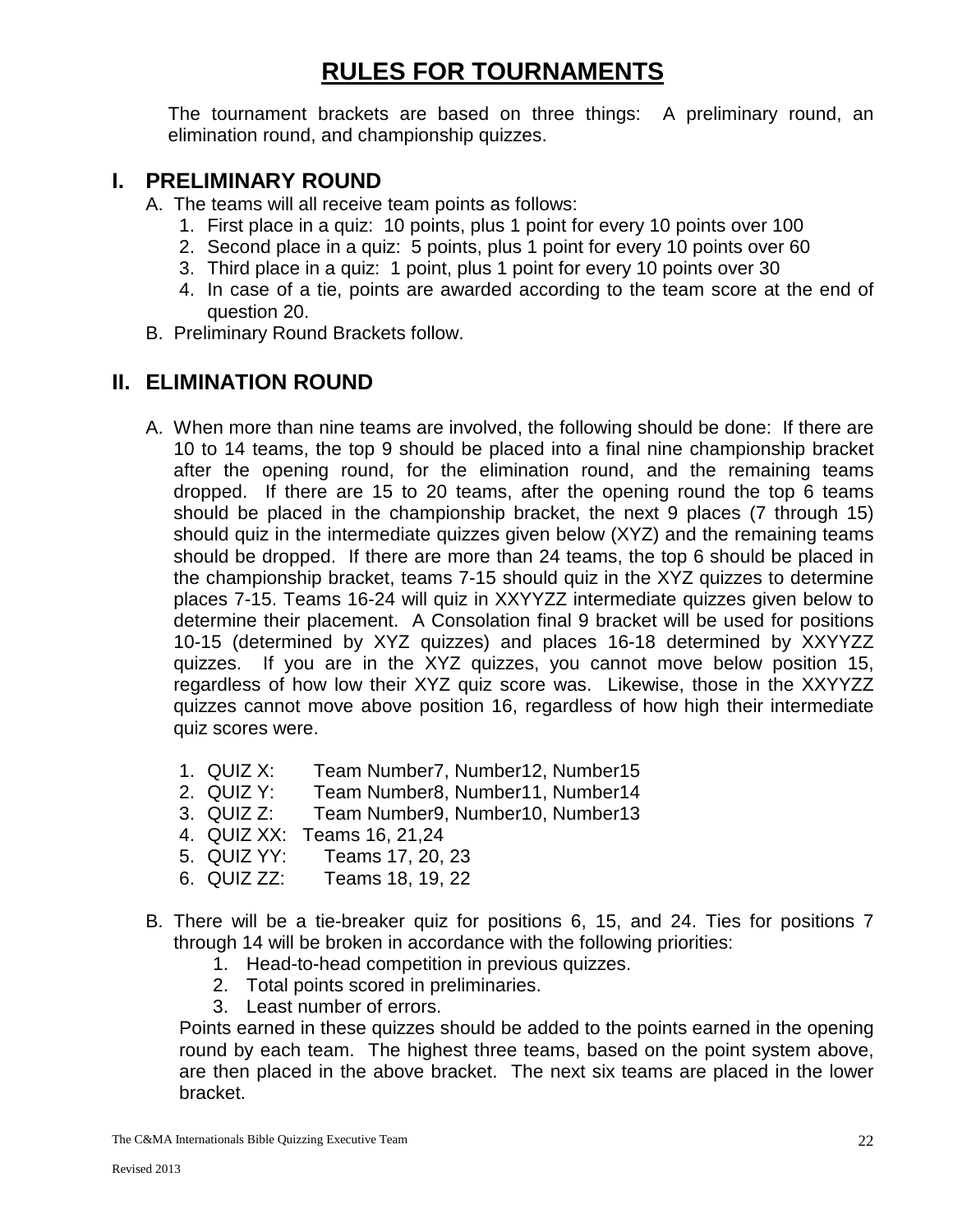C. Elimination Round Brackets:

Teams will be placed in the elimination round brackets according to their placement after the preliminary round. Several options for elimination round brackets follow.

### **III. CHAMPIONSHIP QUIZZES**

- A. A team must win twice to become the champion team. All three teams will continue to quiz until one team wins twice
- B. If the same team wins the first two championship quizzes,
	- 1. And each of the other teams takes a second and a third, the final placement for second and third place will be determined by Clarification III. E (below).
	- 2. And another team takes two thirds, then the team with the two firsts takes first place, the team with the two seconds takes second place, and the team with the two thirds takes third place.
- C. If no team takes two firsts in the first two championship quizzes, then all three teams advance to the third championship quiz.
	- 1. If the winner of either the first or second quiz wins the third quiz, that team is the champion team. Second and third places will be determined by Clarification III. E.
	- 2. If the winner of either of the first two quizzes does not win the third quiz, then all three teams advance to a fourth quiz.
- D. If a fourth quiz is necessary, the winner of that quiz is the champion team. Second place will be given to the remaining team that has the most seconds in the four Championship Quizzes. If this is a tie then Clarification III. E. (below) will be applied.
- E. Clarification for second and third place:

Second place will be determined as follows:

- 1. The team that scored the most points in the Championship Quizzes; or if there is a tie,
- 2. The winner if the two teams quizzed earlier; or
- 3. The team with the highest average points in the final nine; or if there is a tie,
- 4. The highest standing in the preliminary round.

#### **II. SPECIFIC RULES PERTAINING TO INTERNATIONALS**

A. Questions:

A question can be used multiple times in the International Finals.

- B. Brackets:
	- 1. The preliminary round will consist of 9 preliminary quizzes.
	- 2. Elimination round bracket C will be used.
		- a. A team must be beaten twice to be eliminated.
		- b. A team must win twice to become the champion team.
- C. Officials:
	- 1. A statistician will be responsible for keeping individual quizzers' scores. This individual shall not be a regular scorekeeper.
	- 2. Team coaches whose teams are not involved in the quiz shall serve as material and answer judges and scorekeepers if needed.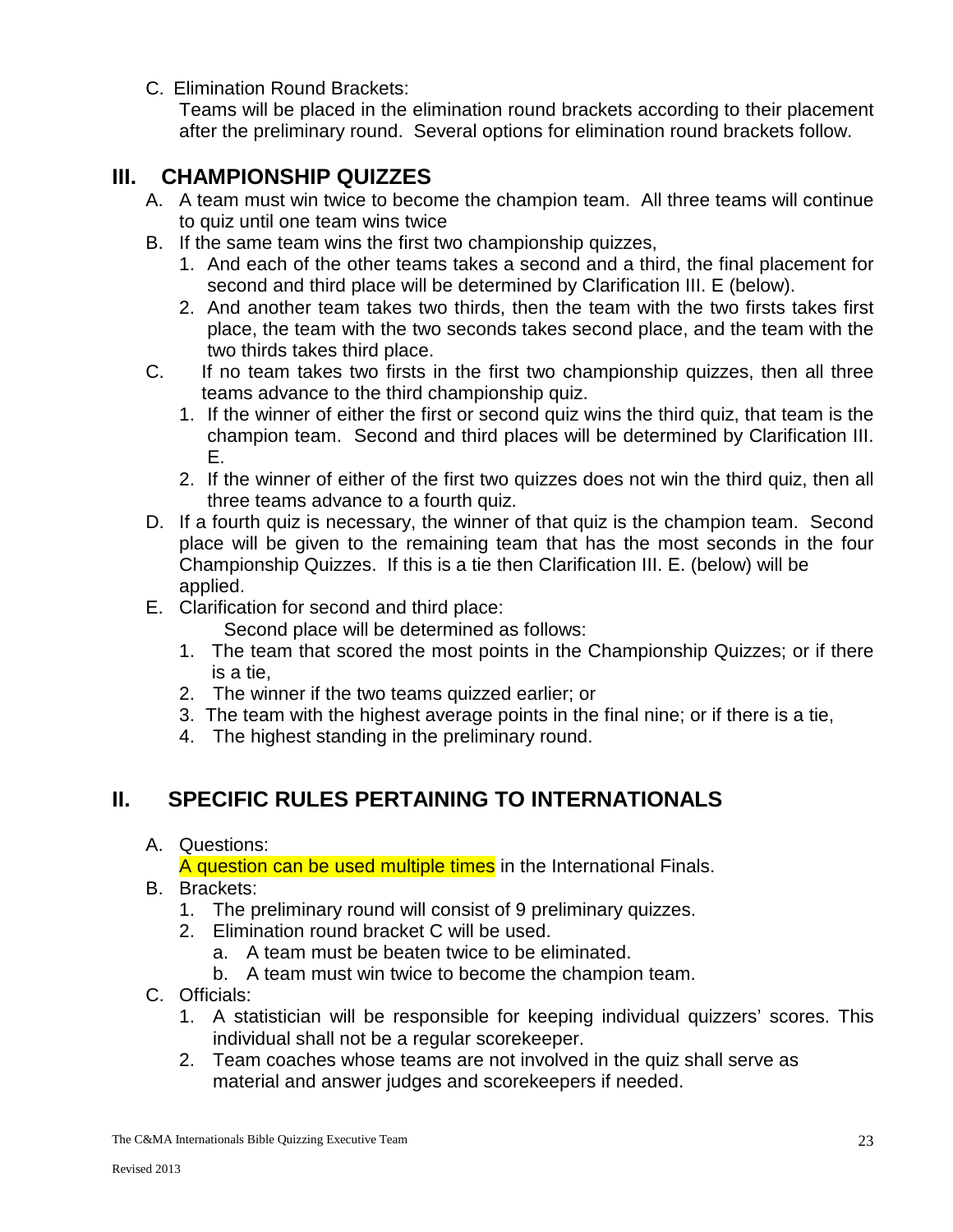- D. Equipment:
	- 1. Electronic jump-seat equipment must be used for all competitions. A back-up set must be on hand at all times.
	- 2. An unofficial scoreboard must be maintained in full view of the audience at all times.
	- 3. A tape recorder must be used in all rooms.
- E. Dates, material for the next quiz year, and location (if known) for the next Finals, will be announced at the International Finals.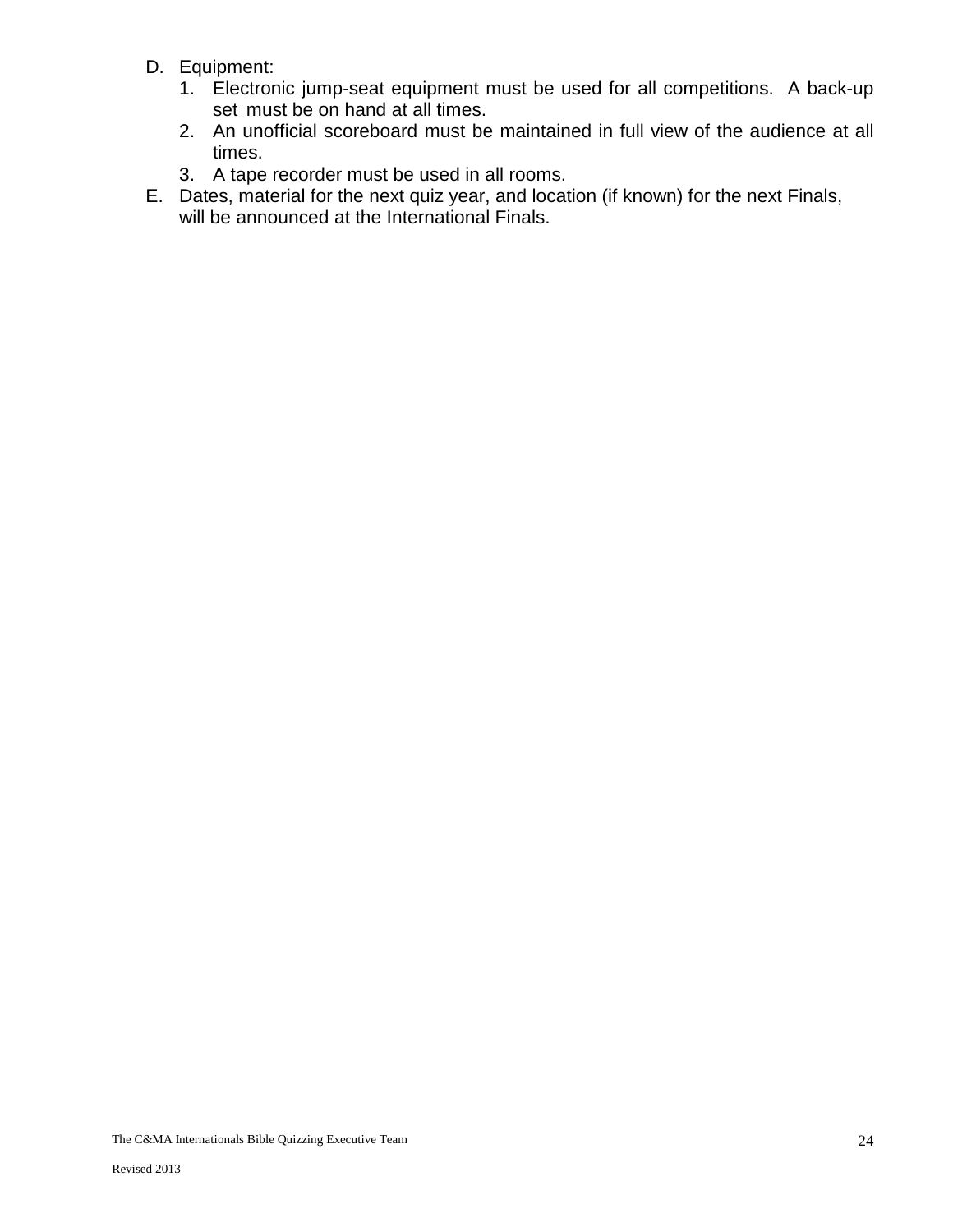### **TOURNAMENT BRACKETS**

#### **PRELIMINARY ROUND BRACKETS**

The following are pairings for preliminary round quizzing with three quizzes per team. (In quizzes with four to six teams, some teams compete with each other twice.)

Four teams 1. ABC 2. DAB 3. CDA 4. BCD Five teams 1. ABC 2. DEA 3. BCD 4. EAB 5. CDE Six teams 1. ACF 2. BDA 3. CEB 4. DFC 5. EAD 6. FBE Seven teams 1. ACG 2. BDA 3. CEB 4. DFC 5. EGD 6. FAE 7. GBF Eight teams 1. ABC 2. DEF 3. GHA 4. GCE 5. ADF 6. BEH 7. FHC 8. GBD Nine teams 1. ABC 2. DEF 3. GHI 4. ADG 5. BEH 6. CDH 7. AEI 8. BFG 9. CFI Ten teams<br>1. ABC 2 1. ABC 2. DEF 3. GHI 4. JBF 5. ADG 6. BEH 7. CFI 8. JEG 9.CDH 10. IJA Eleven teams 1. ABJ 2. BCK 3. CDA 4. DEB 5. EFC 6. FGD 7. GHE 8. HIF 9.IJG 10. JKH 11. KAI Twelve teams 1. ABK 2. CFE 3. GIJ 4. EDB 5. FHI 6. AJL 7. EGH 8. ACD 9. KJH 10. LCB 11. DFG 12. ILK Thirteen teams 1. CFG 2. IHE 3. GJK 4. LIM 5. BKA 6. DMC 7. BEF 8. HGD 9. FJI 10. KLH 11. AJM 12. CBL 13. DAE Fourteen teams 1. ADE 2. CFG 3. EHI 4. ILM 5. GJK 6. KNA 7. BMC 8. LKH 9. FIJ 10.DHG 11. BEF 12. JMN 13.ABL 14.NCD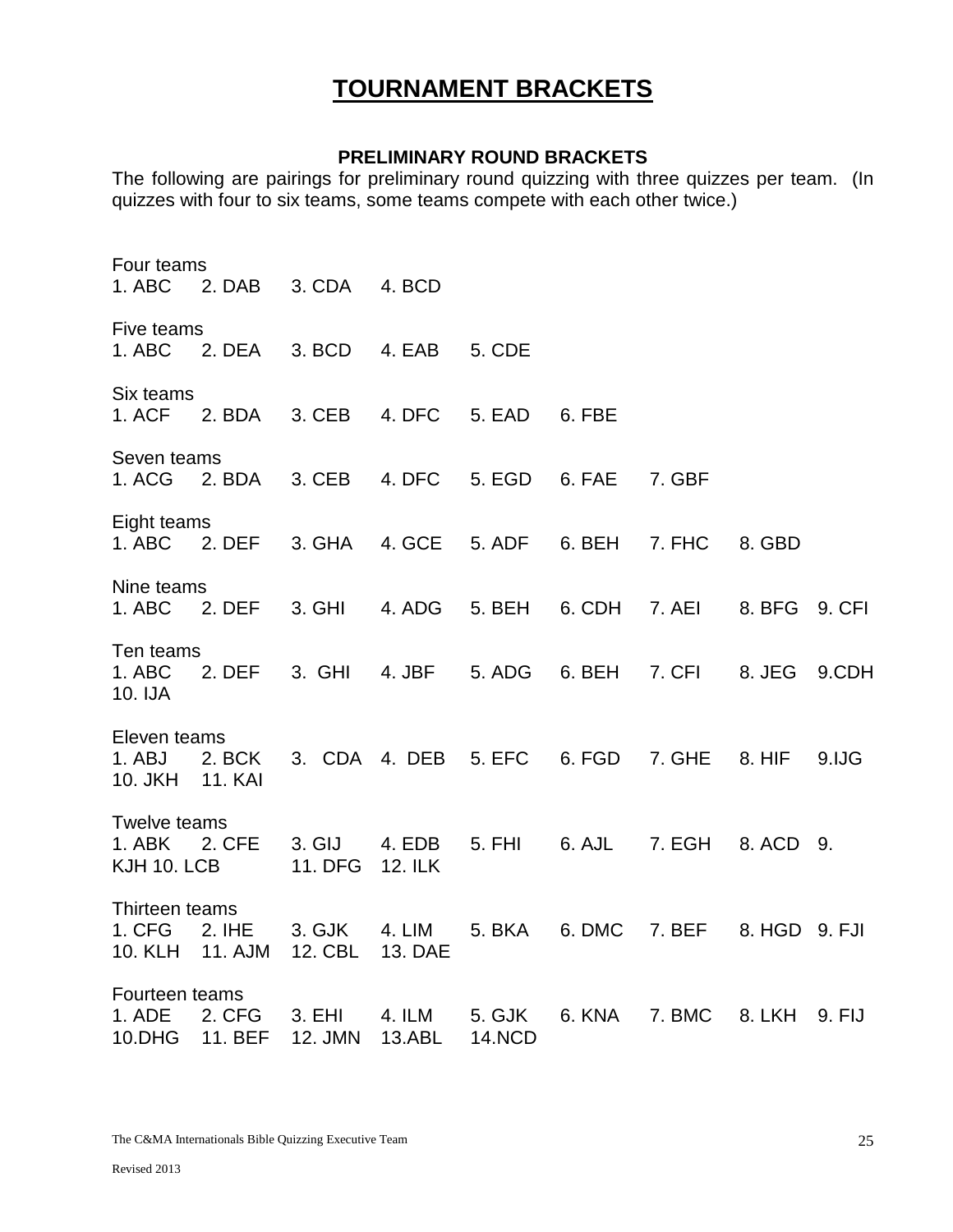Fifteen teams 1. BEF 2. GJK 3. EDA 4;DCO 5. NBC 6. ALO 7 CFG 8.FIJ 9.IML 10.HGD 11. MJN 12. LKH 13. ABM 14. IHE 15.ONK Sixteen teams 1. CFG 2. ADE 3. DGH 4. LOP 5. EBF 6. KON 7. PDC 8. HEI 9. HKL 10.BCO 11. FIJ 12. NAB 13. ILM 14. GJK 15. JMN 16. MPA Seventeen teams 1.CDL 2. EGO 3.HFM 4.KIP 5. NJQ 6. FAL 7. BMG 8. DOI 9.HCN 10.EKQ 11.JPB 12.MNO 13.DEF 14.ABC 15.GHI 16.JLK 17.PQA Eighteen teams 1. AJR 2.BPK 3.FIM 4.DGN 5.CLQ 6.EOH 7.GMA 8. JDP 9.HBN 10.ICO 11.KEQ 12.LRF 13.BAC 14.DFE 15.GHI 16.JKL 17.MNO 18.PQR Nineteen teams 1.IOS 2.HFN 3.LCP 4.EGM 5.AJQ 6.KRD 7.CIN 8.BMH 9.FLQ 10.JDO 11. EPK 12. RSB 13. GHI 14.DEF 15. ABC 16. JKL 17.MNO 18.PQR 19. SAG Twenty teams 1. HSO 2. TGP 3. CJM 4. NFQ 5. BIR 6. ELS 7. KDT 8. HCN 9. JPB 10. FAL 11. DOI 12. EQK 13. RMG 14.ABC 15. DEF 16. GHI 17.JKL 18.MNO 19. PRQ 20. STA Twenty-one teams 1. DAG 2. JMP 3. BHE 4. KNQ 5. LRO 6. CFI 7. SPA 8. HUR 9.TLQ 10. MDI 11. SCJ 12. FKU 13. ETN 14. OGB 15. PQR 16. TSU 17. DEF 18.ABC 19. GIH 20. KJL 21. MON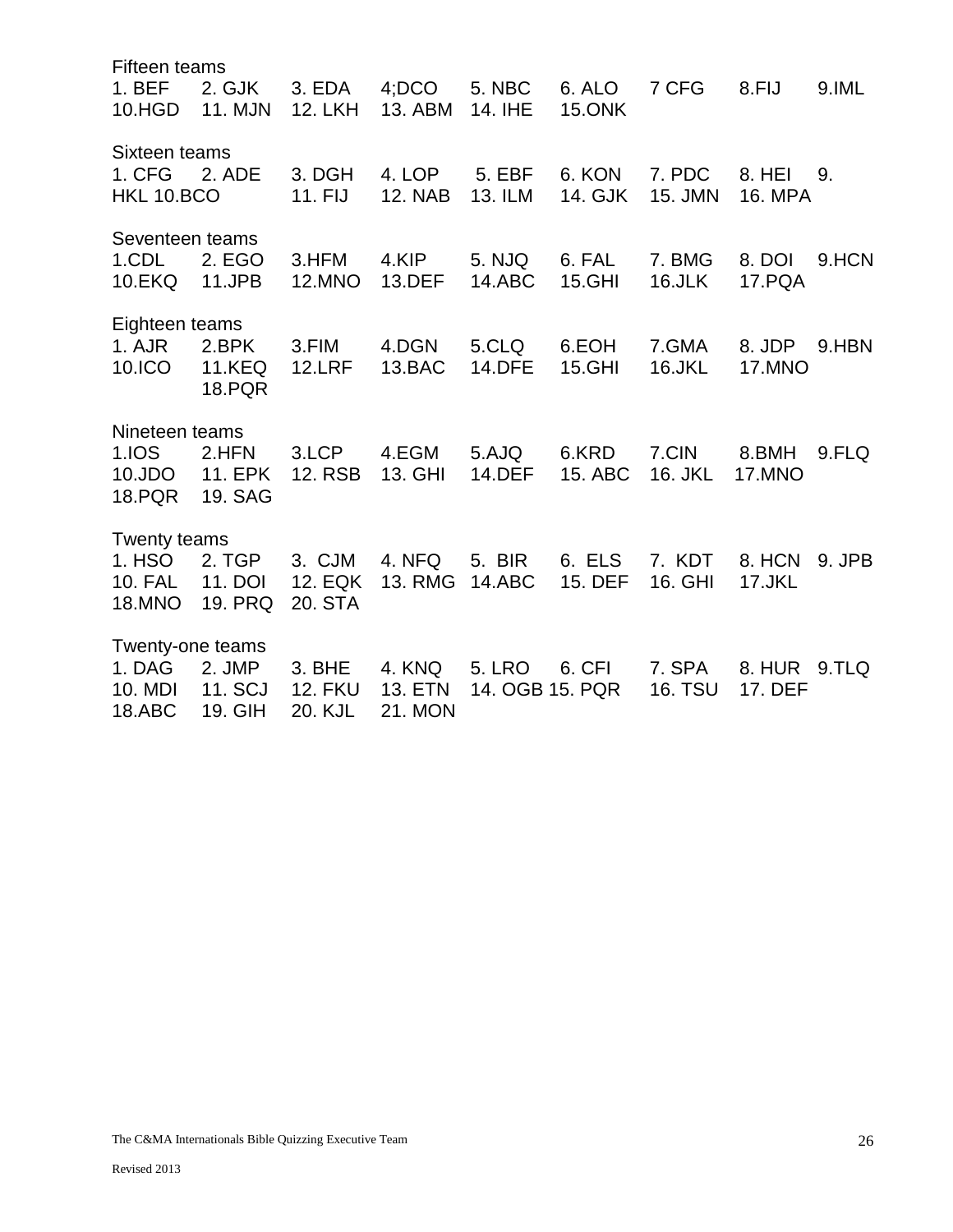#### **ELIMINATION ROUND BRACKETS WITH CHAMPIONSHIP FINALS**

**Tournament Bracket "A"—** This bracket is based on the "winner-move-up" philosophy and is designed to select the best team out of a possible nine teams through winning rather than losing. The teams are then arranged in order (from first to ninth place) by points. The winners of quizzes A, D, and F meet in quiz G for the championship.

In this bracket the top three teams are involved in a triple elimination, the middle three teams in a double elimination and the last three teams in a single elimination. This way only those teams that have earned the right through winning will advance to the final quiz.

#### **BRACKET A**

This bracket does not require each team to lose to be eliminated.

| Quiz A | <b>Team Number 1</b><br>Team Number 2                         | <b>Championship Quizzes</b> |                                                                                                                            |  |
|--------|---------------------------------------------------------------|-----------------------------|----------------------------------------------------------------------------------------------------------------------------|--|
|        | Team Number 3                                                 | Quiz G                      | Winner Quiz A<br><b>Winner Quiz D</b>                                                                                      |  |
| Quiz B | <b>Team Number 4</b><br>Team Number 5                         |                             | <b>Winner Quiz F</b>                                                                                                       |  |
|        | Team Number 6                                                 | Quiz H                      | Three teams in Quiz G                                                                                                      |  |
|        | <b>Quiz C</b> Team Number 7<br>Team Number 8<br>Team Number 9 | Quiz I<br>eliminated.       | If winner of Quiz G does not win<br>Quiz H, Quiz I will have the winners of Quiz<br>G and H. The other team will have been |  |
| Quiz D | Second Quiz A<br>Third Quiz A<br><b>First Quiz B</b>          |                             |                                                                                                                            |  |
| Quiz E | Second Quiz B<br>Third Quiz B<br>First Quiz C                 |                             |                                                                                                                            |  |
| Quiz F | Second Quiz D                                                 |                             |                                                                                                                            |  |

Third Quiz D First Quiz E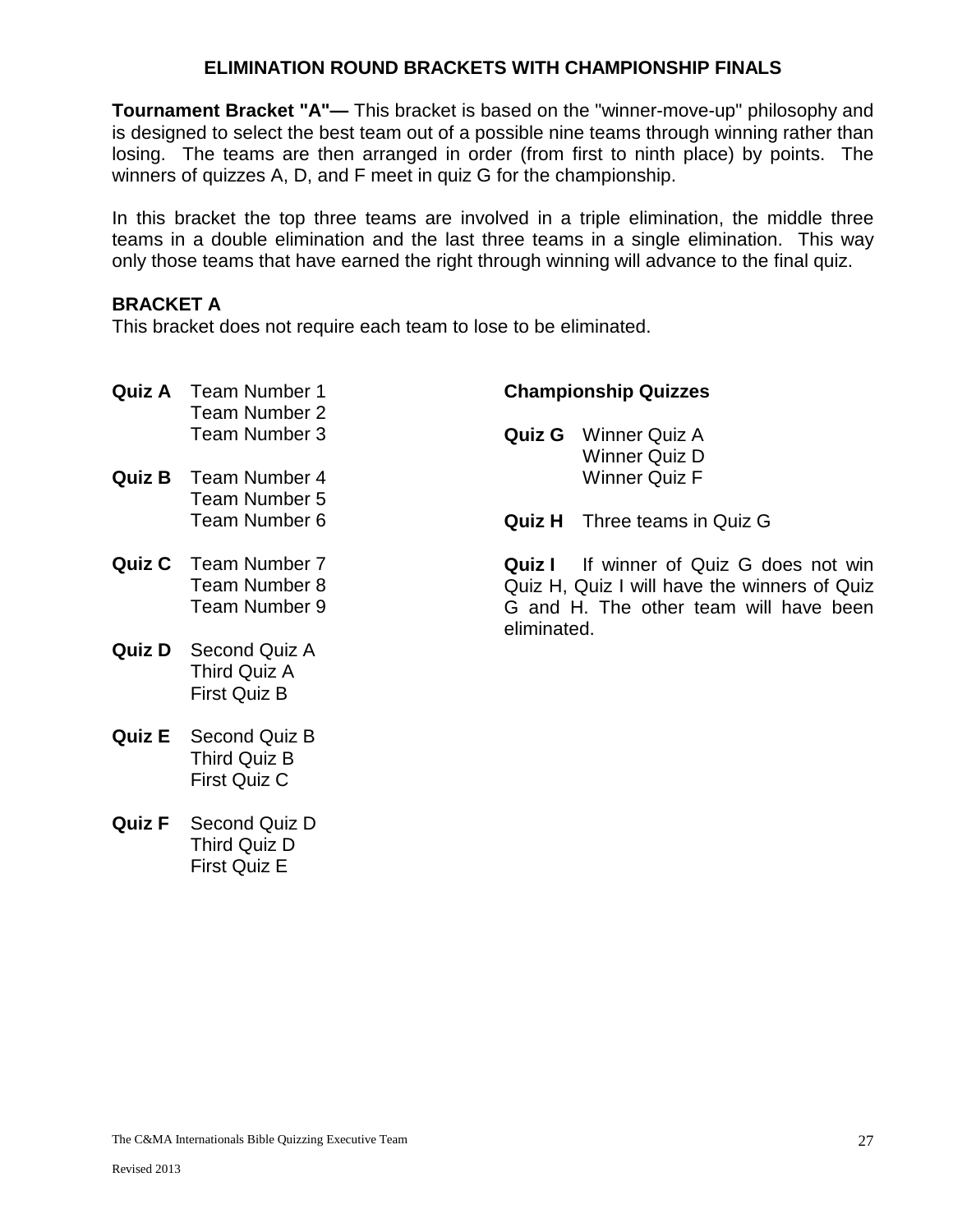**Tournament Bracket "B"—** Each team in the final nine must lose twice. A team may make the finals by actually winning only one quiz in this tournament bracket.

#### **BRACKET B**

- **Quiz A** Team Number 1 Team Number 6 Team Number 7
- **Quiz B** Team Number 2 Team Number 5 Team Number 8
- **Quiz C** Team Number 3 Team Number 4 Team Number 9
- **Quiz D** First Quiz A First Quiz C Second Quiz B
- **Quiz E** First Quiz B Second Quiz A Second Quiz C
- **Quiz F** Third Quiz A Third Quiz B Third Quiz C
- **Quiz G** Third Quiz D Third Quiz E First Quiz F
- **Quiz H** Second Quiz D Second Quiz E First Quiz G

#### **Championship Quizzes**

- **Quiz I** First Quiz D First Quiz E First Quiz H
- **Quiz J** Second Quiz I First Quiz I Third Quiz I
- **Quiz K** (if needed) Second Quiz J First Quiz J Third Quiz J

\* If the same team took third place in Quiz I and J, then Quiz K will be a two-team quiz to determine first and second place.

**Quiz L** (if needed) Third Quiz K First Quiz K Second Quiz K